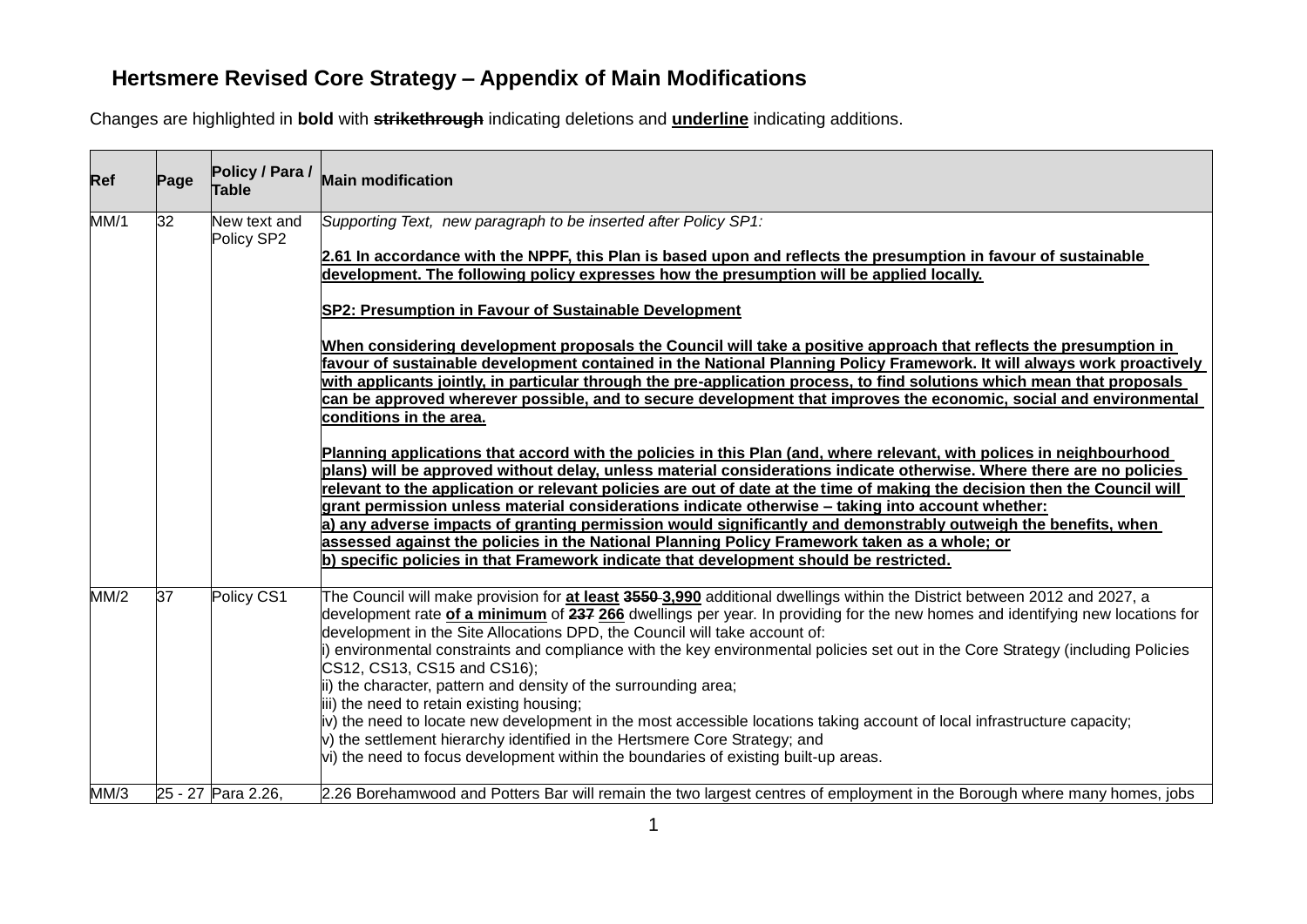| 2.27, 2.29,    | and services are located. The Council's Strategic Housing Land Availability Assessment (SHLAA) has identified sufficient-land                                                                                                                         |
|----------------|-------------------------------------------------------------------------------------------------------------------------------------------------------------------------------------------------------------------------------------------------------|
| 2.31, 2.34 and | available across the Borough to accommodate most of the minimum target of 3,5503,990 homes over the next 15 years                                                                                                                                     |
| 2.38           | without developing on greenfield land in the green belt. The balance will be made up by a limited reliance on windfalls in                                                                                                                            |
|                | accordance with the National Planning Policy Framework and additional sites which will be identified through future                                                                                                                                   |
|                | updates of the SHLAA. The quantum and distribution of development would be In general conformity with the requirements of                                                                                                                             |
|                | the East of England Plan, rolled forward beyond 2021. This takes account of the fact that in 2011-2012, there were over 1,200-                                                                                                                        |
|                | 1,300 homes with planning permission in the pipeline, which together a significant number of potential development sites which                                                                                                                        |
|                | have been identified, is anticipated to avoid a need to release of Green Belt land for housing development.                                                                                                                                           |
|                | 2.27 The Council considers that planning for 237at least 266 homes per annum over 15 years following adoption of the Core                                                                                                                             |
|                | Strategy (2012 – 2027) is the most appropriate level of growth in the current circumstances, taking into account housing needs                                                                                                                        |
|                | and what can be delivered in the Borough in a sustainable way. However, as set out in Chapter 9, the Council commits to                                                                                                                               |
|                | undertaking an early partial review of the Core Strategy within three years, in order to take account of an updated                                                                                                                                   |
|                | assessment of housing need and demand within the South West Hertfordshire Housing Market Area                                                                                                                                                         |
|                | 2.29 The existing infrastructure of the Borough would not be able to support anysignificant additional housing development over                                                                                                                       |
|                | and above the 15 year housing target set out in paragraph 2.26.                                                                                                                                                                                       |
|                | 2.31 A proposed 15 year target of at least 3,5593,990 new homes reflects the requirements of the East of England Plan and                                                                                                                             |
|                | seeks to focus this on previously developed sites, taking account of the Green Belt constraints which exist in the Borough. As-                                                                                                                       |
|                | required by national policy, no allowance is made for windfall housing in the first ten years although the reality is that-                                                                                                                           |
|                | some housing will emerge on sites, which are not currently known to the Council. However, s-Should the identified sites                                                                                                                               |
|                | not come forward for development, including those in the Elstree Way corridor, the Council will review the level of its local housing                                                                                                                 |
|                | ambition-or alternatively-and consider whether land elsewhere needs to be released for new housing in line with the                                                                                                                                   |
|                | Implementation and Monitoring Framework in Chapter 9. The role of the local Green Belt will be a key issue in any such                                                                                                                                |
|                | consideration.                                                                                                                                                                                                                                        |
|                |                                                                                                                                                                                                                                                       |
|                | 2.34 Should significant The emergence of windfall sites emerge elsewhere for housing will need to be closely monitored $\frac{1}{1}$<br>such as Potters Bar Bus Garage, consideration will be given to reviewing the quantum and phasing of sites in- |
|                | Borehamwood. Provision of new housing on large, allocated sites will be made on a phased basis, particularly in                                                                                                                                       |
|                | Borehamwood, to ensure that the impact of local services and infrastructure can be managed. Clear criteria will need to be                                                                                                                            |
|                | provided to ensure that the focus on brownfield land does not lead to development at densities, which harm the character and                                                                                                                          |
|                | appearance of established residential areas. In particular, following changes to the definition of previously developed land in the                                                                                                                   |
|                | previous PPS3 and now in the NPPF in respect of private garden land, it will be necessary to provide greater clarity as to where                                                                                                                      |
|                | any 'backland' development will be considered acceptable. A flexible, criteria-based approach, reflecting the different local                                                                                                                         |
|                | character and pattern of development across the Borough, is likely to be more appropriate than any single borough-wide policy                                                                                                                         |
|                |                                                                                                                                                                                                                                                       |
|                | 2.38 The Council acknowledges that it is quite possible that additional brownfield land will continue to emerge within existing built                                                                                                                 |
|                | up areas, preventing the need for any large scale areas of Green Belt land to be developed in the Plan period for housing. The                                                                                                                        |
|                | emergence of the BBC Elstree Centre in central Borehamwood as a possible redevelopment site has, for example, reduced the                                                                                                                             |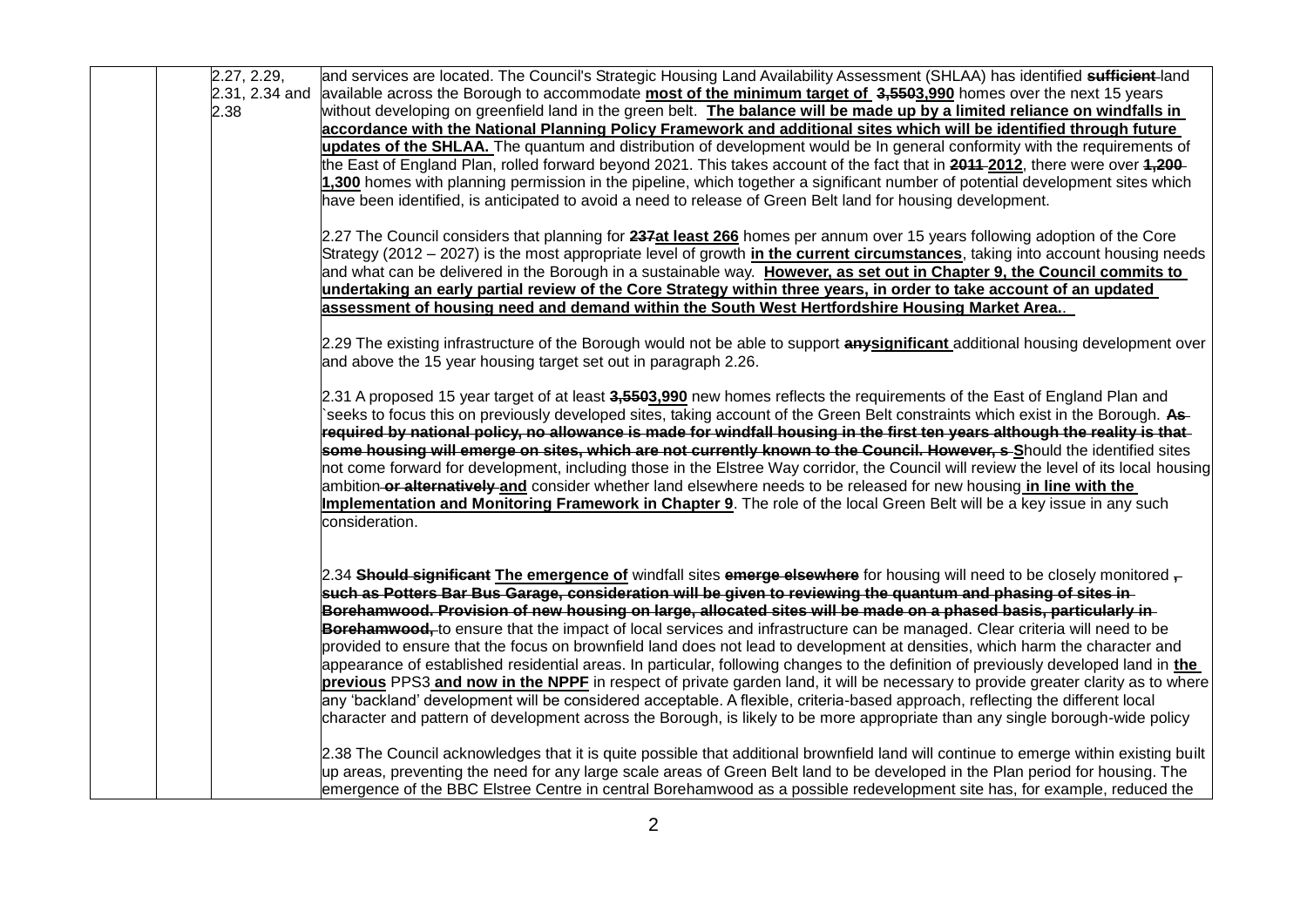|      |    |                                          | likelihood that major Green Belt releases will be needed over the next 15 years. The importance of maintaining the Green Belt-<br>between Watford, Bushey and Stanmore will be emphasised through the designation of a strategic gap between these<br>locations.                                                                                                                                                                                                                                                                                                                                                                                                                                                                                                                                                                                                                                                                                         |
|------|----|------------------------------------------|----------------------------------------------------------------------------------------------------------------------------------------------------------------------------------------------------------------------------------------------------------------------------------------------------------------------------------------------------------------------------------------------------------------------------------------------------------------------------------------------------------------------------------------------------------------------------------------------------------------------------------------------------------------------------------------------------------------------------------------------------------------------------------------------------------------------------------------------------------------------------------------------------------------------------------------------------------|
| MM/4 | 33 | Figure 1 - Key<br>Diagram                | Remove Strategic Gap designation from Map; and Transport Corridors to be removed; add notation for Elstree Way Corridor (See<br>Appendix B of this document)                                                                                                                                                                                                                                                                                                                                                                                                                                                                                                                                                                                                                                                                                                                                                                                             |
| MM/5 | 35 | Para 3.3-3.8,<br>Table 8 and<br>Figure 2 | 3.3 The Council envisages that its housing requirements to 2027 will be met by:<br>Completions on allocated sites and sites with planning permission (commitments);<br>$\bullet$<br>Development on identified urban sites in the SHLAA including within the Elstree Way Corridor;<br>$\bullet$<br>Development on unidentified sites within the main settlements<br>$\bullet$<br>A limited amount of development on unidentified sites within rural settlements<br>$\bullet$                                                                                                                                                                                                                                                                                                                                                                                                                                                                              |
|      |    |                                          | 3.4 The Council has undertaken a technical studystudies to assess land suitable and available for housing in the<br><b>DistrictBorough</b> . The Strategic Housing Land Availability Assessment (or SHLAA) involves a detailed review of land promoted or<br>known to the Council in both urban and greenfield areas. It also provides estimates of how land could come forward over time (a<br>housing trajectory). Key stakeholders, including local community groups and developers, were consulted on the methodology and<br>site assessments.                                                                                                                                                                                                                                                                                                                                                                                                       |
|      |    |                                          | 3.5 Following the <b>Strategic Housing Land Availability Assessment Gg</b> uidance publication in July 2007in PPS3, the<br>Council's SHLAA separates the land supply on the basis of their prospects for delivery. In the first five years, it estimates the<br>potential of deliverable sites. Many of these already have planning consent for development. From years 6-10, and beyond, sites<br>are assessed in the SHLAA on the basis of being developable. This means they are considered suitable for housing but may not<br>immediately come forward due to other constraints or infrastructure requirements. The SHLAA was prepared in 2010 and updated<br>in 2011, a further update note was produced in 2012.                                                                                                                                                                                                                                  |
|      |    |                                          | 3.6 The SHLAA also considers the potential of Urban Broad-large scale windfall sites locations defined asin<br>Borehamwood, Potters Bar, Bushey and Radlett. These can be is are counted towards the land supply from years 11-15 as<br>development is supported by Core Strategy policies to promote the re-use of land in these towns. A rural windfall, and a small<br>scale urban windfall is included for years 6-15. While not included in the land supply, there is a reserve allowance for<br>land currently safeguarded for housing to come forward through plan review should the Council fail to maintain a five<br>year housing land supply (with the exception of land at Byron Avenue/Vale Avenue in Borehamwood which has since<br>been designated as a village green). The potential contribution of the different sources of supply is shown in Table 8. This<br>indicates a total potential supply of just over 3,740 3,890 dwellings. |
|      |    |                                          | 3.7 In addition to urban broad locationswindfall, an estimate has also been made for the potential of housing-led regeneration<br>in Elstree Way, west of Borehamwood town centre. This area, which has already seen a number of sites brought forward for<br>residential development in recent years, has been the subject of feasibility and transport studies commissioned by the key<br>landowners within the Elstree Way Corridor. It is the Council's intention to bring forward an Area Action Plan DPD a for this area<br>(see policy CS22) to facilitate the disposal and redevelopment of these sites.                                                                                                                                                                                                                                                                                                                                         |
|      |    |                                          | 3.8 The SHLAA does not include a general estimate from windfall in Years 1-10. However, windfalls have historically and<br>will continue to contribute to housing numbers in the borough. As such, the assessed urban housing supply above is-                                                                                                                                                                                                                                                                                                                                                                                                                                                                                                                                                                                                                                                                                                           |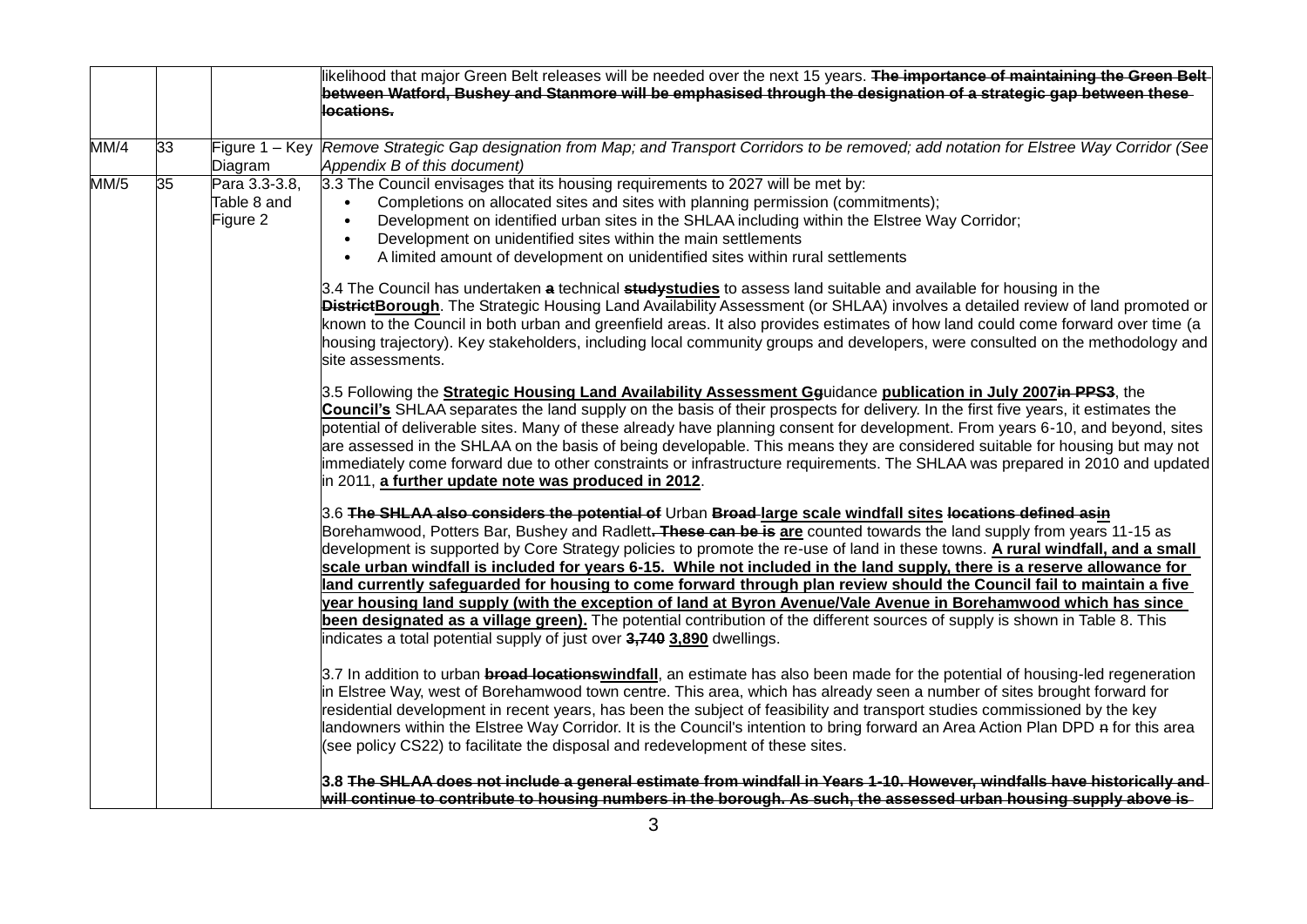|      |    |                      | likely to underestimate the actual housing supply in Hertsmere.                                                                                                                                                                                                                                                                                                                                                                                                                                                                                                                                                                                                                                                                                                                                                                                                                                                                                                                                                                                                                                                                                                                                                                                                     |
|------|----|----------------------|---------------------------------------------------------------------------------------------------------------------------------------------------------------------------------------------------------------------------------------------------------------------------------------------------------------------------------------------------------------------------------------------------------------------------------------------------------------------------------------------------------------------------------------------------------------------------------------------------------------------------------------------------------------------------------------------------------------------------------------------------------------------------------------------------------------------------------------------------------------------------------------------------------------------------------------------------------------------------------------------------------------------------------------------------------------------------------------------------------------------------------------------------------------------------------------------------------------------------------------------------------------------|
|      |    |                      | (See Appendix D and E of this document for revised Table 8 and Figure 2).                                                                                                                                                                                                                                                                                                                                                                                                                                                                                                                                                                                                                                                                                                                                                                                                                                                                                                                                                                                                                                                                                                                                                                                           |
| MM/6 | 38 | Para 3.16 to<br>3.20 | <b>Phasing Housing Delivery and Infrastructure</b>                                                                                                                                                                                                                                                                                                                                                                                                                                                                                                                                                                                                                                                                                                                                                                                                                                                                                                                                                                                                                                                                                                                                                                                                                  |
|      |    |                      | 3.16 Government policy in PPS3 the NPPF emphasises the need to identify land to enable continuous delivery of housing for at<br>least 15 years from the date of adoption of DPDs. The Council will also seek to ensure that the district has a rolling five year<br>supply of developable deliverable housing land. It is neither appropriate nor required for all housing land to be made-<br>available for development from the outset. Such an approach would compromise the ability to deliver sustainable<br>communities across a local authority area, placing a major burden on infrastructure and community facilities, to the<br>detriment of existing and new householders. The Council proposes to base housing land releases in five year phases:-<br>short term (1-5 years), medium term (6 - 10 years) and long term (11 - 15 years).<br>3.17 Housing monitoring details, including updates to the Council's housing trajectory, will be published each year in the Annual<br>Monitoring Report. In between the publication of these reports, monitoring will be carried out continuously to ensure that there is<br>up-to-date housing data available to inform the consideration of new planning applications and the adequacy of projected housing |
|      |    |                      | supply. Where housing delivery and projected housing completions falls below the minimum rate, in line with Policy CS3<br>and the contingency arrangements set out in Chapter 9 (Implementation and Monitoring Framework), it will be necessary                                                                                                                                                                                                                                                                                                                                                                                                                                                                                                                                                                                                                                                                                                                                                                                                                                                                                                                                                                                                                     |
|      |    |                      | to take steps to increase the housing supply.                                                                                                                                                                                                                                                                                                                                                                                                                                                                                                                                                                                                                                                                                                                                                                                                                                                                                                                                                                                                                                                                                                                                                                                                                       |
|      |    |                      | 3.18 The availability of supporting local infrastructure and community facilities and the need to provide additional capacity in some<br>locations will be an important consideration in the assessment of also determine the timing of the release of sites for<br>development individual applications for significant new residential development. In addition, options for the coordinated<br>delivery of development within the Elstree Way Corridor, a key focus for housing delivery in the Borough, will be<br>explored by the Council with key stakeholders and their delivery and implementation will be set out in an Elstree Way                                                                                                                                                                                                                                                                                                                                                                                                                                                                                                                                                                                                                         |
|      |    |                      | Corridor Area Action Plan (AAP).in the medium to long term,                                                                                                                                                                                                                                                                                                                                                                                                                                                                                                                                                                                                                                                                                                                                                                                                                                                                                                                                                                                                                                                                                                                                                                                                         |
|      |    |                      | 3.19 Establishing the requirements and projections of key service providers across the borough, where they have not been<br>identified already, <del>will be a key factor in phasing and distribution in the Core Strategy</del> will be a key factor in determining<br>whether there is adequate supporting infrastructure. A number of statutory bodies have different strategic planning periods<br>and are unable to plan to 2027 and beyond. This includes the Local Education Authority, whose schools capacity projections have<br>traditionally extended over a seven year timeframe, meaning that it has been difficult to consider the long-term land use<br>requirements of all service providers. In the long term, wastewater and transport infrastructure arising from the wider regional<br>housing requirements across central and southern Hertfordshire will also be an important issue.                                                                                                                                                                                                                                                                                                                                                          |
|      |    |                      | 3.19 To ensure the sustainable phasing of new housing during the Plan period, where housing completions during any<br>three year period are projected to exceed the proportion sought in each phase in Policy CS3 by 20% or more, planning<br>permission will also not be granted for schemes in excess of 50 units. This element of Policy CS3 is only expected to-                                                                                                                                                                                                                                                                                                                                                                                                                                                                                                                                                                                                                                                                                                                                                                                                                                                                                                |
|      |    |                      | apply in exceptional circumstances where there are a number of very large windfall sites emerging in close succession.<br>Exceptionally, a large brownfield windfall site may emerge and where such proposals are accompanied by the required<br>infrastructure requirements on or within the vicinity                                                                                                                                                                                                                                                                                                                                                                                                                                                                                                                                                                                                                                                                                                                                                                                                                                                                                                                                                              |
|      |    |                      | of the site, there may be scope to relax the phasing requirements set out in Policy CS3.                                                                                                                                                                                                                                                                                                                                                                                                                                                                                                                                                                                                                                                                                                                                                                                                                                                                                                                                                                                                                                                                                                                                                                            |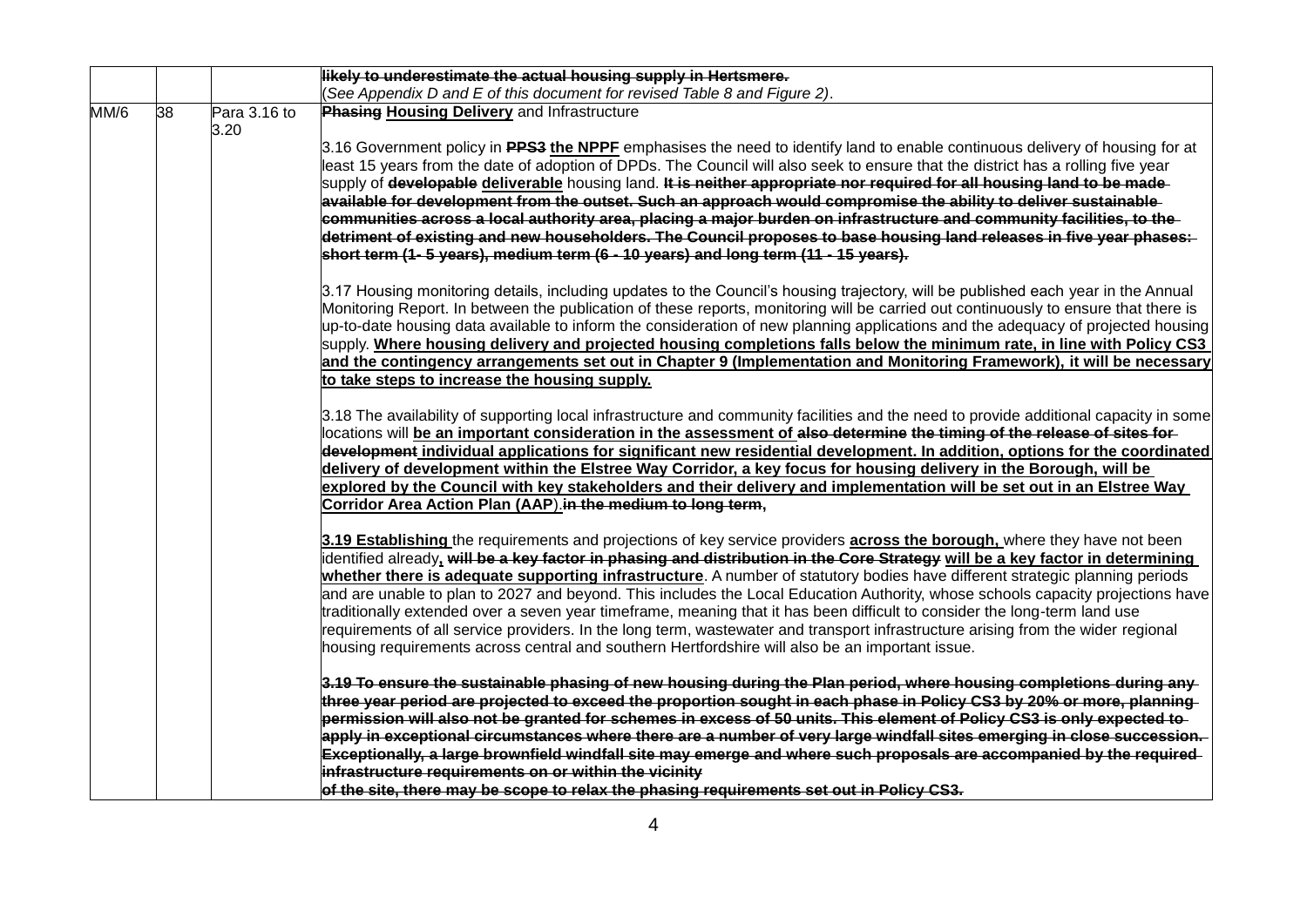|      |    |                              | 3.20 Similarly, the Council needs to ensure that there is no under-supply of new housing, because of a lack of SHLAA<br>sites coming forward and / or suitable windfall sites being developed. Where housing completions during any following<br>three year period are projected to fall below the proportion sought in each phase by 20% or more, as set out in Policy-<br>CS3, it will be necessary to review the phasing of all housing allocations and if necessary, either bring certain<br>allocations forward or undertake a wider review of the Strategy, including consideration of land presently designated as-<br>Green Belt. Such a review will need to take account of housing land supply and trends in the wider housing market.                                                                                                                                                                                                                                                                                                                                                |
|------|----|------------------------------|-------------------------------------------------------------------------------------------------------------------------------------------------------------------------------------------------------------------------------------------------------------------------------------------------------------------------------------------------------------------------------------------------------------------------------------------------------------------------------------------------------------------------------------------------------------------------------------------------------------------------------------------------------------------------------------------------------------------------------------------------------------------------------------------------------------------------------------------------------------------------------------------------------------------------------------------------------------------------------------------------------------------------------------------------------------------------------------------------|
| MM/7 | 39 | Policy CS3                   | Policy CS3 Phasing of Development Housing Delivery and Infrastructure                                                                                                                                                                                                                                                                                                                                                                                                                                                                                                                                                                                                                                                                                                                                                                                                                                                                                                                                                                                                                           |
|      |    |                              | To facilitate a sustainable rate of housebuilding within the Borough under the terms of Policies CS1 and CS2, major<br>housing sites will be phased in five year periods from 2011. Based on the findings of Annual Monitoring Reports,<br>allocated land in later phases will be brought forward, if necessary, to maintain the five year supply of land for housing.<br>To prevent the overdevelopment of housing in the Borough ahead of required infrastructure and community facilities,<br>unimplemented residential land allocations and new residential proposals of 50 units (net) or more will not be permitted<br>where the number of projected completions, as detailed in Annual Monitoring Report housing trajectory, is forecast to-<br>exceed 20% of the proportion sought in each phase.                                                                                                                                                                                                                                                                                       |
|      |    |                              | Where housing delivery has fallen is projected to fall below the proportion sought in each phase required minimum rate<br>over a rolling fivethree year period by at least 20% and at the same point in time the expected completions over the<br>following <del>three</del> five years will be insufficient to compensate for the shortfall of the minimum required annualised rate, a<br>review of the phasing and location of housing allocations will be undertaken including consideration of safeguarded land for<br>housing and land presently designated as Green Belt. New housing development will only be permitted if satisfactory<br>arrangements are in place to provide the necessary infrastructure.                                                                                                                                                                                                                                                                                                                                                                            |
| MM/8 | 39 | Para 3.26 -<br>3.29 and 3.32 | 3.26 A study was commissioned to examine the impact of Affordable Housing requirements on the viability of development. It<br>highlights that there are significant differences in market values across the area, which together with the density of development<br>and policy requirement, are capable of affecting the viability of providing Affordable Housing. The study assesses that a 35%<br>Affordable Housing requirement on qualifying sites is deliverable in most locations across the district and remains a robust target.<br>It highlights that where grant is available for Affordable Housing, this improves scheme viability, particularly in the lower value<br>areas. Higher value areas such as Radlett and rural Hertsmere could also support a higher target requirement than the previous<br>Local Plan requirement of 25%, with 35-40% Affordable Housing being viable in these locations. The study also reviews the<br>thresholds for affordable housing and suggests that sites down to 5 units and above could provide affordable housing and still be<br>viable. |
|      |    |                              | 3.27 In setting an Affordable Housing contribution and threshold, the Council have sought to balance the need to<br>maximise provision with deliverability. Its preferred option is to set a consistent district-wide target, as this leaves no<br>room for doubt about the Council's requirements. A 35% requirement would represent a continuation of current local-<br>policy, as well as the indicative requirement in the East of England Plan and give some flexibility to take account of<br>potential future costs on development such as sustainable building and community infrastructure charges. Affordable<br>Housing requirements in respect of sheltered, extra and continuing care developments, are considered separately in paragraphs                                                                                                                                                                                                                                                                                                                                        |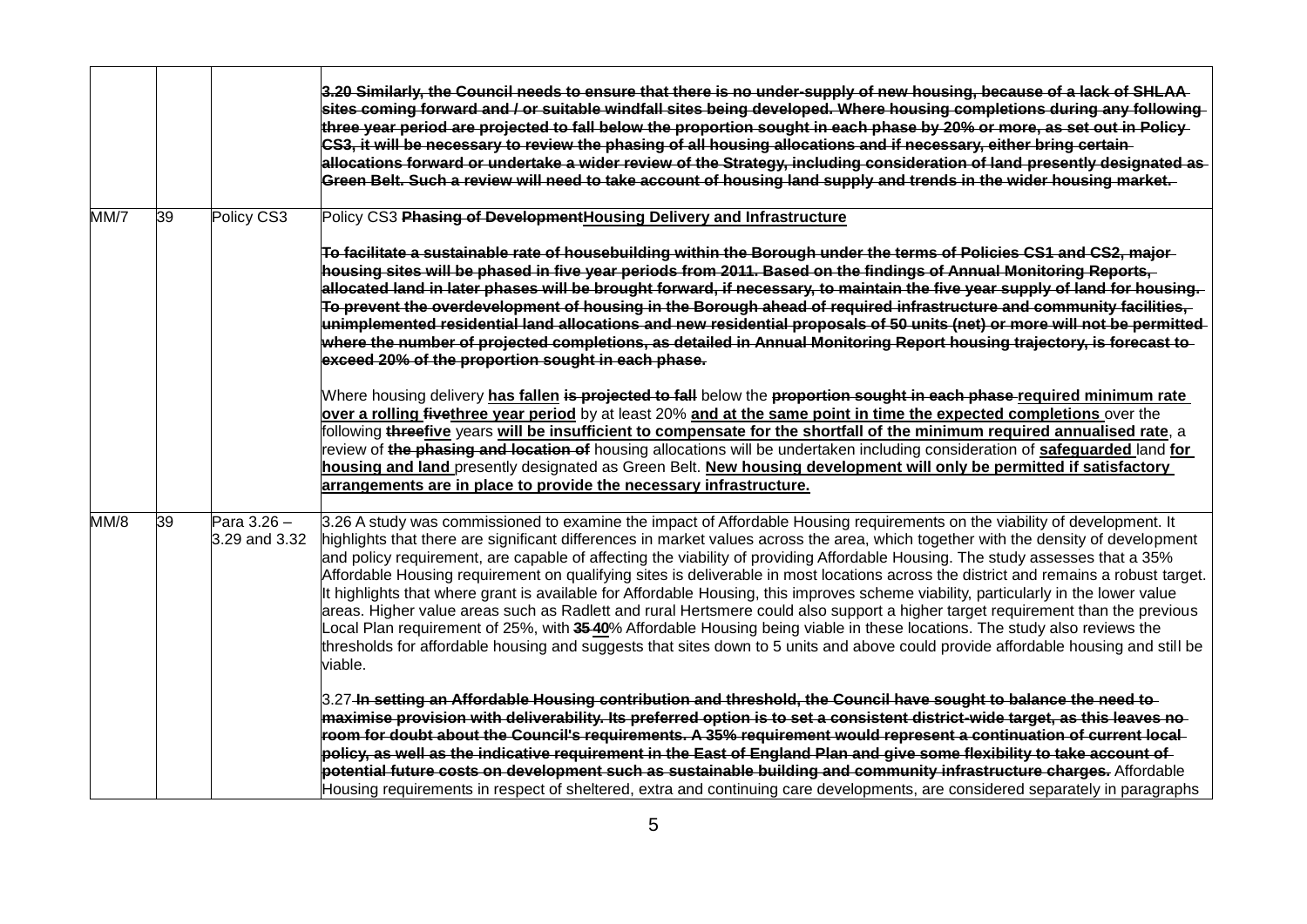|      |    |             | 3.49.                                                                                                                                                                                                                                                                                                                                                                                                                                                                                                                                                                                                                                                                                                                                                                                                                                                                                                                                                                                                                              |
|------|----|-------------|------------------------------------------------------------------------------------------------------------------------------------------------------------------------------------------------------------------------------------------------------------------------------------------------------------------------------------------------------------------------------------------------------------------------------------------------------------------------------------------------------------------------------------------------------------------------------------------------------------------------------------------------------------------------------------------------------------------------------------------------------------------------------------------------------------------------------------------------------------------------------------------------------------------------------------------------------------------------------------------------------------------------------------|
|      |    |             | 3.28 Given the practical implications of delivering affordable housing on small sites, a A local trigger threshold of 105 units or 0.32<br>hectares is considered to be viable and deliverable, albeit with a degree of tenure flexibility. This would allow for intermediate rent<br>or shared equity/ownership to be provided instead of social rented housing on smaller schemes of fewer than 15 units or 0.5<br>hectares, particularly where it would be difficult to practically deliver and manage a small number of social rented homes. In such<br>instances, it is recognised that this may be a better way to accommodate an element of Affordable Housing, rather than through<br>social rented housing being pepper potted across a scheme and across the borough as a whole. Units will need to be provided on<br>site unless there are exceptional circumstances. The Council will not permit proposals involving the under-development or<br>splitting up of large sites to avoid Affordable Housing requirements. |
|      |    |             | 3.29 Based on commitments, and sites identified in the SHLAA, and windfall there is the potential to deliver around 860 1,140<br>affordable dwellings over the next 15 years based on a 40% and 35% affordable housing requirement. Taking into account the<br>delivery of affordable housing on windfall sites, up to 995 homes could be delivered between 2012-2027 (or 66 units per<br><b>annum).</b> This will form the Council's target for monitoring purposes.                                                                                                                                                                                                                                                                                                                                                                                                                                                                                                                                                              |
|      |    |             | (no change to paragraphs 3.30 and 3.31)                                                                                                                                                                                                                                                                                                                                                                                                                                                                                                                                                                                                                                                                                                                                                                                                                                                                                                                                                                                            |
|      |    |             | <b>Delivery of Affordable Housing</b>                                                                                                                                                                                                                                                                                                                                                                                                                                                                                                                                                                                                                                                                                                                                                                                                                                                                                                                                                                                              |
|      |    |             | 3.32 There are recognised to be a limited number of situations where it may be unviable or physically or logistically impractical to<br>provide such a high proportion of Affordable Housing. This may be the case on some smaller or remote sites, where<br>contaminated land is being developed or in locations where the development density and residual values are restricted. There is<br>therefore considered to be a need for limited flexibility to enable certain sites to provide a slightly reduced level of Affordable<br>Housing where there is evidence, in exceptional circumstances, to demonstrate:                                                                                                                                                                                                                                                                                                                                                                                                              |
|      |    |             | 1. that it would be economically unviable to provide 35% or 40% (in high value areas) of housing on the site in the form of<br>Affordable Housing; or<br>2. that the requirement to provide a reasonable and practicable mix of unit sizes across a site would necessitate a reduction in<br>the number of affordable homes.                                                                                                                                                                                                                                                                                                                                                                                                                                                                                                                                                                                                                                                                                                       |
| MM/9 | 41 | Replacement | <b>Policy CS4 Affordable Housing</b>                                                                                                                                                                                                                                                                                                                                                                                                                                                                                                                                                                                                                                                                                                                                                                                                                                                                                                                                                                                               |
|      |    | Policy CS4  | To increase the supply of Affordable Housing, developments of 10 self-contained, residential units or more (gross), or                                                                                                                                                                                                                                                                                                                                                                                                                                                                                                                                                                                                                                                                                                                                                                                                                                                                                                             |
|      |    |             | residential sites of more than 0.3 hectares, should make provision for an element of Affordable Housing. On sites of                                                                                                                                                                                                                                                                                                                                                                                                                                                                                                                                                                                                                                                                                                                                                                                                                                                                                                               |
|      |    |             | fewer than 15 units, this may be delivered through the provision of intermediate housing (including shared ownership                                                                                                                                                                                                                                                                                                                                                                                                                                                                                                                                                                                                                                                                                                                                                                                                                                                                                                               |
|      |    |             | and share equity), with sites of 15 units or more containing a mix social rented housing, affordable rent and<br>intermediate housing.                                                                                                                                                                                                                                                                                                                                                                                                                                                                                                                                                                                                                                                                                                                                                                                                                                                                                             |
|      |    |             | On qualifying sites, 35% of the housing units should be affordable, equating to an affordable housing target of                                                                                                                                                                                                                                                                                                                                                                                                                                                                                                                                                                                                                                                                                                                                                                                                                                                                                                                    |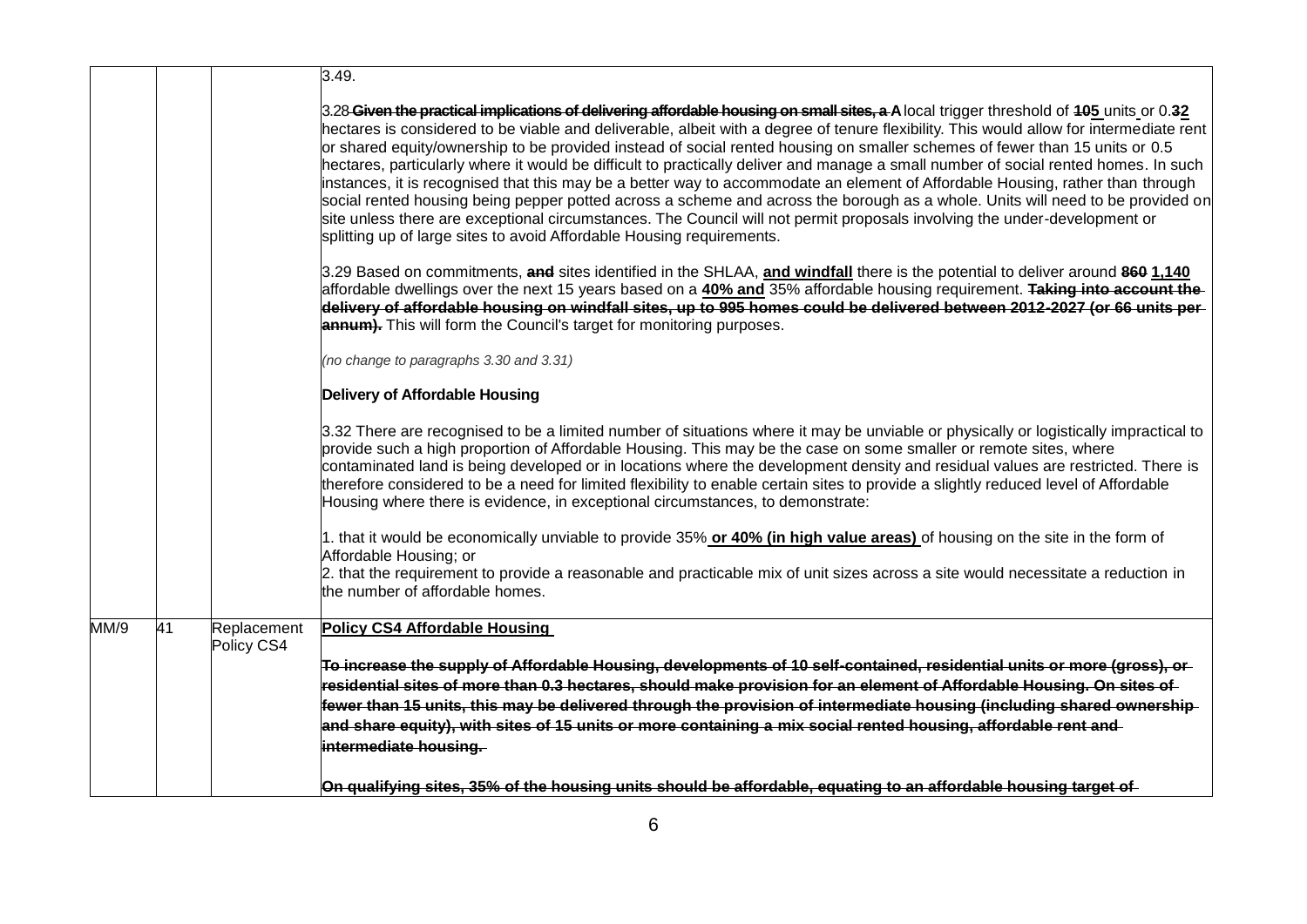|       |    |            | 995 homes from 2012 to 2027. The Council will seek the maximum level of Affordable Housing on site. A lower-                                                                                                                                        |
|-------|----|------------|-----------------------------------------------------------------------------------------------------------------------------------------------------------------------------------------------------------------------------------------------------|
|       |    |            | level of provision will not be acceptable unless the Council agrees that its Affordable Housing objectives are                                                                                                                                      |
|       |    |            | being met.                                                                                                                                                                                                                                          |
|       |    |            |                                                                                                                                                                                                                                                     |
|       |    |            | As a guideline, on sites of 15 or more units (gross) or 0.5 hectares, the council expect that 75% of the Affordable-<br>Housing units will be delivered as social rented and/or affordable rent housing and the remainder as intermediate           |
|       |    |            | housing. The precise tenure and dwelling mix will be agreed with the Council on a site-by-site basis and reflecting<br>current housing needs or updated supplementary guidance.                                                                     |
|       |    |            | To increase the supply of Affordable Housing, developments of 5 self-contained, residential units or more (gross), or                                                                                                                               |
|       |    |            | residential sites of more than 0.2 hectares, should make provision for an element of Affordable Housing. On sites of                                                                                                                                |
|       |    |            | fewer than 15 units, this may be delivered through the provision of intermediate housing (including shared ownership<br>and share equity), with sites of 15 units or more containing a mix of social rented housing, affordable rent and            |
|       |    |            | intermediate housing.                                                                                                                                                                                                                               |
|       |    |            | The following percentage targets will be sought through negotiation:                                                                                                                                                                                |
|       |    |            | 40% in post code areas EN5 4, WD25 8, WD7 8, WD7 7;                                                                                                                                                                                                 |
|       |    |            | at least 35% in all other locations;<br>$\bullet$                                                                                                                                                                                                   |
|       |    |            | Appendix 6 provides a map of the post code areas within Hertsmere.                                                                                                                                                                                  |
|       |    |            | The policy equates to an affordable housing target of 1,140 from 2012 to 2027.                                                                                                                                                                      |
|       |    |            | The Council will seek the maximum level of Affordable Housing on site. A lower level of provision will not be acceptable                                                                                                                            |
|       |    |            | unless the Council agrees exceptional circumstances are demonstrated. Only in exceptional circumstances, will an                                                                                                                                    |
|       |    |            | alternative to on-site provision be appropriate.<br>As a guideline, on sites of 15 or more units (gross) or 0.5 hectares, the Council expect that 75% of the Affordable                                                                             |
|       |    |            | Housing units will be delivered as social rented and/or affordable rent housing and the remainder as intermediate                                                                                                                                   |
|       |    |            | housing. The precise tenure and dwelling mix will be agreed with the Council on a site-by-site basis and reflecting                                                                                                                                 |
|       |    |            | current housing needs or updated supplementary guidance.                                                                                                                                                                                            |
|       |    |            | Where scheme viability may be affected, developers will be expected to provide full development appraisals to                                                                                                                                       |
|       |    |            | demonstrate an alternative affordable housing provision.                                                                                                                                                                                            |
|       |    |            |                                                                                                                                                                                                                                                     |
|       |    |            | (See Appendix C of this document for new Appendix 6 of the Plan)                                                                                                                                                                                    |
| MM/10 | 43 | Policy CS6 | The Council will provide for the further needs of the Gypsies and Travellers on the basis of identified need within south and west                                                                                                                  |
|       |    |            | Hertfordshire. The Council will identify and allocate, the Council will seek to identify and allocate up to at least 9 additional                                                                                                                   |
|       |    |            | pitches to meet the needs that were identified for the period up to 2011 in the East of England Plan and will also identify                                                                                                                         |
|       |    |            | and allocate land to meet the need for a further 2 pitches per year up to 2017. These allocations will be made through the<br>Site Allocations DPD, meet the East of England Plan requirements to 2011 and a further 10 pitches by 2017 through the |
|       |    |            | identification of land in the Site Allocations DPD.                                                                                                                                                                                                 |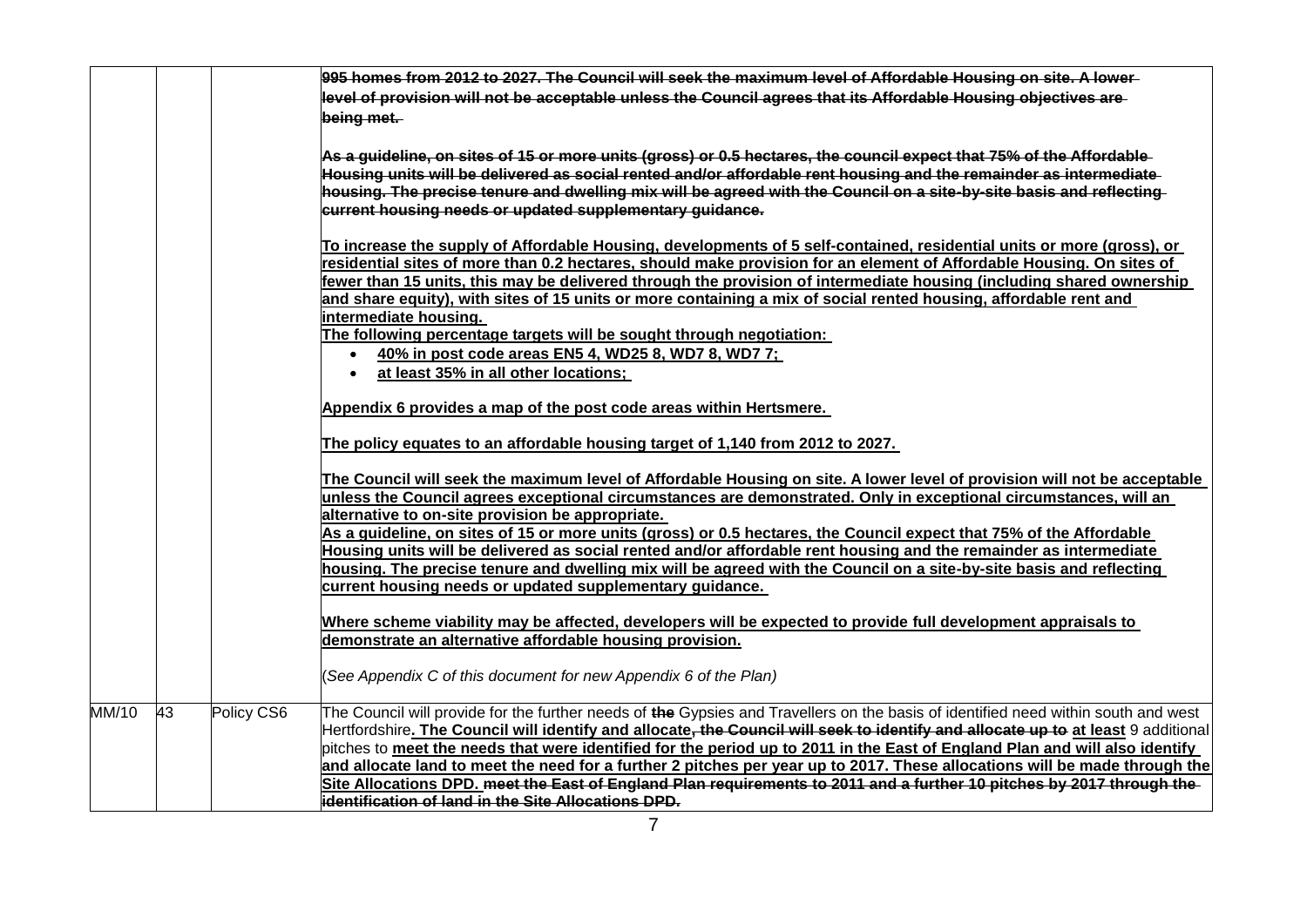|                           |    |                            | In identifying land or determining planning applications for any required potential sites / pitches, consideration will be based<br>on a range of criteria including:                                                                                                                                                                                                                                                                                                                                                                                                                                                                                                                                                                                                                                                                                                                                                                                                                                                                                                                                                                                                                                                                                                                                                                                                                                                                                                                                      |
|---------------------------|----|----------------------------|------------------------------------------------------------------------------------------------------------------------------------------------------------------------------------------------------------------------------------------------------------------------------------------------------------------------------------------------------------------------------------------------------------------------------------------------------------------------------------------------------------------------------------------------------------------------------------------------------------------------------------------------------------------------------------------------------------------------------------------------------------------------------------------------------------------------------------------------------------------------------------------------------------------------------------------------------------------------------------------------------------------------------------------------------------------------------------------------------------------------------------------------------------------------------------------------------------------------------------------------------------------------------------------------------------------------------------------------------------------------------------------------------------------------------------------------------------------------------------------------------------|
|                           |    |                            | i) the potential of existing sites to accommodate additional pitches;<br>ii) a sequential site selection process with an emphasis on land which has been previously developed;<br>iii) safe and convenient access to the <b>primary</b> road network, with proximity to the major road network and without blocking or<br>inhibiting use of any existing rights of way; the proximity of a transit site to a major road network;<br>iv) the proximity of a transit site to a major road network;                                                                                                                                                                                                                                                                                                                                                                                                                                                                                                                                                                                                                                                                                                                                                                                                                                                                                                                                                                                                           |
|                           |    |                            | iv) avoiding prejudicing adjacent nearby residential or rural amenity as a result of visual intrusion, excessive noise,<br>lighting, traffic generation or activity at unsocial hours;                                                                                                                                                                                                                                                                                                                                                                                                                                                                                                                                                                                                                                                                                                                                                                                                                                                                                                                                                                                                                                                                                                                                                                                                                                                                                                                     |
|                           |    |                            | $\vert v \rangle$ avoiding over-dominating and respecting the size and scale of and not dominating the nearest settled community,<br>ensuring that there is not an undue level of Gypsy and Traveller pitches in any one part of the Borough which might-<br>result in an and avoiding an adverse impact on the-local environment and / or infrastructure and services;<br>vi) safe and acceptable environmental conditions within the site including the need to avoid air and noise pollution and<br>significantly contaminated land;<br>vii) an ability to receive essential services including water, sewerage, drainage and water disposal;<br>viii) an ability for a site with over 5 pitches to be effectively managed for Gypsies and Travellers with local connections;<br>$\overline{\text{viii}}$ a location within reasonable proximity to key local services;<br>$\overline{[x, x]}$ the potential for a site to be effectively landscaped and where necessary, an adequate buffer between the site and any<br>nearby <b>housing settled community</b> ;<br>xi) the potential risk of flooding or the ability to mitigate this risk; and ensuring any other adverse effects on the built and natural<br>environment are avoided and / or mitigated including compliance with the key environmental policies set out in the Core Strategy<br>(including Policies CS12, CS13, CS15, CS16 and CS17); and<br>xii) the likely availability of the site to accommodate Gypsy and Traveller pitches. |
| <b>MM/11</b>              | 56 | Para 5.8                   | In addition, the Council proposes the creation of a one mile wide strategic gap designation within the Green Belt-                                                                                                                                                                                                                                                                                                                                                                                                                                                                                                                                                                                                                                                                                                                                                                                                                                                                                                                                                                                                                                                                                                                                                                                                                                                                                                                                                                                         |
|                           |    |                            | between Watford, Bushey and Stanmore. Much of Bushey remains physically separate from Watford and there is a clear-<br>break between Bushey and Stanmore. The importance of maintaining established settlement patterns and a gap between<br>the towns, given development pressures in both Watford and Stanmore - including the Health Campus in Watford and<br>proposals at RAF Bentley Priory, Stanmore - is considered to be particularly pressing. There are a large number of<br>previously developed sites in the Green Belt in and around Bushey and the strategic gap will serve to control the scale<br>of any development in these locations, should proposals emerge during the Plan period                                                                                                                                                                                                                                                                                                                                                                                                                                                                                                                                                                                                                                                                                                                                                                                                    |
| $\overline{\text{MM}}/12$ | 59 | Replacement<br>Policy CS12 | Policy CS12 Green Belt protection and enhancement of the natural environment                                                                                                                                                                                                                                                                                                                                                                                                                                                                                                                                                                                                                                                                                                                                                                                                                                                                                                                                                                                                                                                                                                                                                                                                                                                                                                                                                                                                                               |
|                           |    |                            | All development proposals must conserve and enhance the natural environment of the Borough, including biodiversity,<br>protected trees, landscape character, and sites of ecological and geological value, in order to maintain and improve<br>environmental quality. Proposals should provide opportunities for habitat creation and enhancement throughout the life-<br>of a development. In the case of the highest quality agricultural land (Grades 1, 2 and 3a) and Preferred Areas of mineral<br>extraction, proposals will only be permitted where there is no likelihood of the land being sterilised.                                                                                                                                                                                                                                                                                                                                                                                                                                                                                                                                                                                                                                                                                                                                                                                                                                                                                            |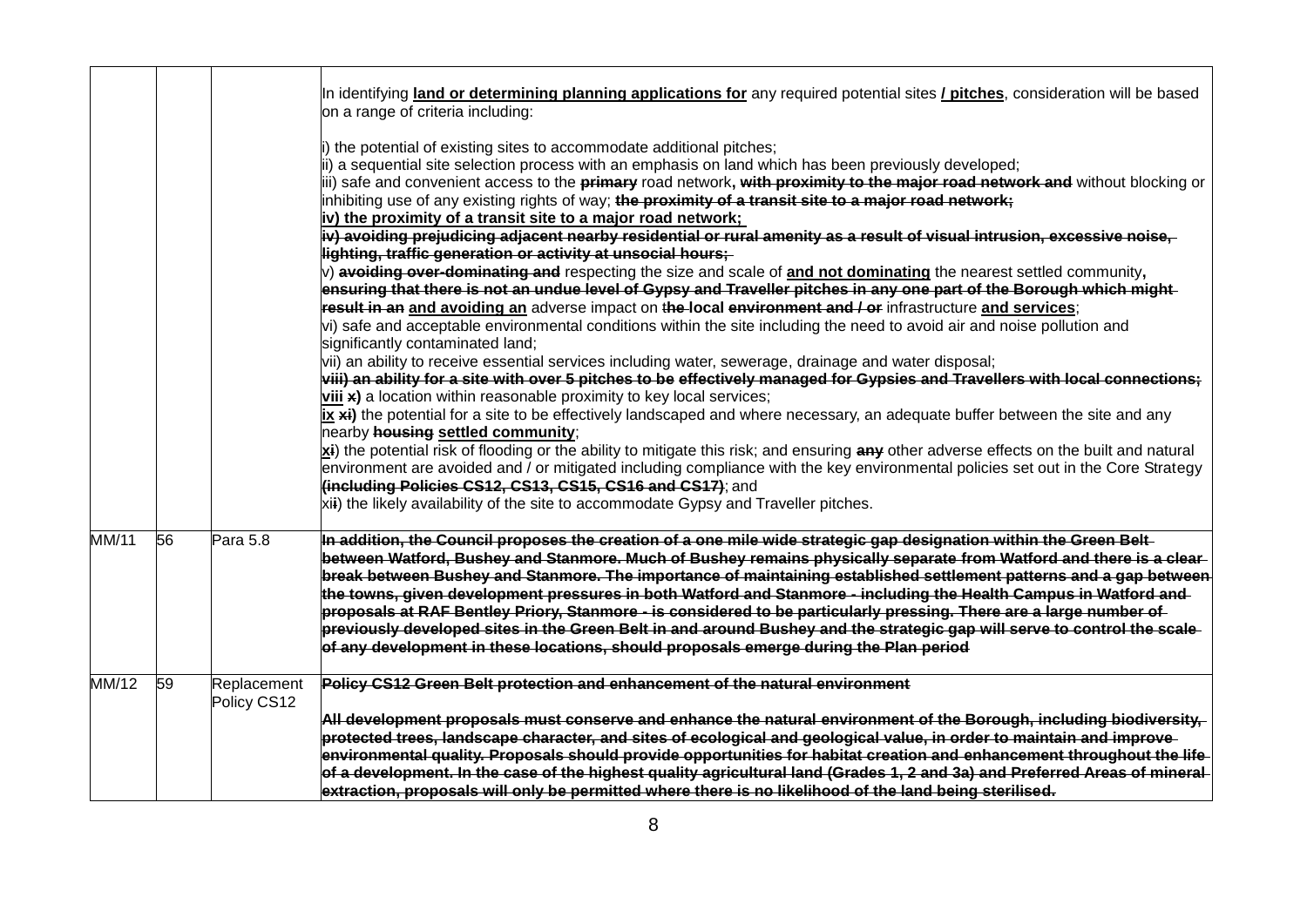|             |                                                  | There will also be a presumption against inappropriate development, which causes harm to the openness and<br>appearance of the Green Belt, as defined in PPG2 (Green Belts). Strategic gaps in the Green Belt between Bushey and<br>Watford and Bushey and Stanmore will be maintained within which any limited development, deemed acceptable in the<br>Green Belt, should serve to retain the separation between the towns.<br>Policy CS12 (a)* – The Enhancement of the Natural Environment                                                                                                                                                                                                                                                                                                                                                                                                                                                                                                                                                                                                                                                                                                                                                                                                                                                                                                                                                                                                                                                                                                                                                                                                                                    |
|-------------|--------------------------------------------------|-----------------------------------------------------------------------------------------------------------------------------------------------------------------------------------------------------------------------------------------------------------------------------------------------------------------------------------------------------------------------------------------------------------------------------------------------------------------------------------------------------------------------------------------------------------------------------------------------------------------------------------------------------------------------------------------------------------------------------------------------------------------------------------------------------------------------------------------------------------------------------------------------------------------------------------------------------------------------------------------------------------------------------------------------------------------------------------------------------------------------------------------------------------------------------------------------------------------------------------------------------------------------------------------------------------------------------------------------------------------------------------------------------------------------------------------------------------------------------------------------------------------------------------------------------------------------------------------------------------------------------------------------------------------------------------------------------------------------------------|
|             |                                                  | All development proposals must conserve and enhance the natural environment of the Borough, including biodiversity,<br>habitats, protected trees, landscape character, and sites of ecological and geological value, in order to maintain and<br>improve environmental quality, and contribute to the objectives of the adopted Greenways Strategy and the Hertsmere<br>Green Infrastructure Plan. Proposals should provide opportunities for habitat creation and enhancement throughout the<br>life of a development. In the case of the highest quality agricultural land (Grades 1, 2 and 3a) and Preferred Areas of<br>mineral extraction, proposals will only be permitted where there is no likelihood of the land being sterilised for future<br>agriculture or mineral extraction.                                                                                                                                                                                                                                                                                                                                                                                                                                                                                                                                                                                                                                                                                                                                                                                                                                                                                                                                       |
|             |                                                  | *For the purpose of this schedule, Policy CS12 has been split into Policy CS12 (a) and CS12(b) to avoid the renumbering of all other<br>subsequent policies and policy cross-references throughout the document at this stage. The final, adopted Plan would require a new Policy<br>CS13 (instead of Policy CS12 (b)) and all other policies would be subsequently renumbered.                                                                                                                                                                                                                                                                                                                                                                                                                                                                                                                                                                                                                                                                                                                                                                                                                                                                                                                                                                                                                                                                                                                                                                                                                                                                                                                                                   |
| 59<br>MM/13 | New Policy<br>inserted after<br>CS <sub>12</sub> | Policy CS12 (b)* - The Green Belt<br>There is a general presumption against inappropriate development within the Green Belt, as defined on the Proposals<br>Map and such development will not be permitted unless very special circumstances exist. Development proposals,<br>including those involving previously developed land and buildings, in the Green Belt will be assessed in relation to the<br>NPPF.<br>Limited infilling within the village envelopes of those parts of Elstree, Shenley and South Mimms which are in the Green<br>Belt will be considered appropriate, provided that it is sympathetic to its surroundings, retains and protects features<br>essential to the character and appearance of the village; and complies with other relevant policies in this Plan. Village<br>envelopes for Elstree, Shenley and South Mimms for limited infilling will be identified through the Site Allocations DPD.<br>Key Green Belt Sites (previously known as Major Developed Sites) contain established educational, research and other<br>institutions within the Green Belt and are suitable locations for appropriate infilling; development within defined<br>boundaries for infilling will be considered acceptable and these boundaries will be reviewed through the Site Allocations<br>DPD.<br>The Green Belt boundary will remain unchanged from that shown in the Hertsmere Local Plan (2003) except where the<br>boundary will be redrawn in the Site Allocations DPD around Shenley to reflect the recent development of Shenley<br>Hospital and at Borehamwood, to the east of Rowley Lane, where it will be redrawn to reflect the removal of land for<br>safeguarding for employment development. |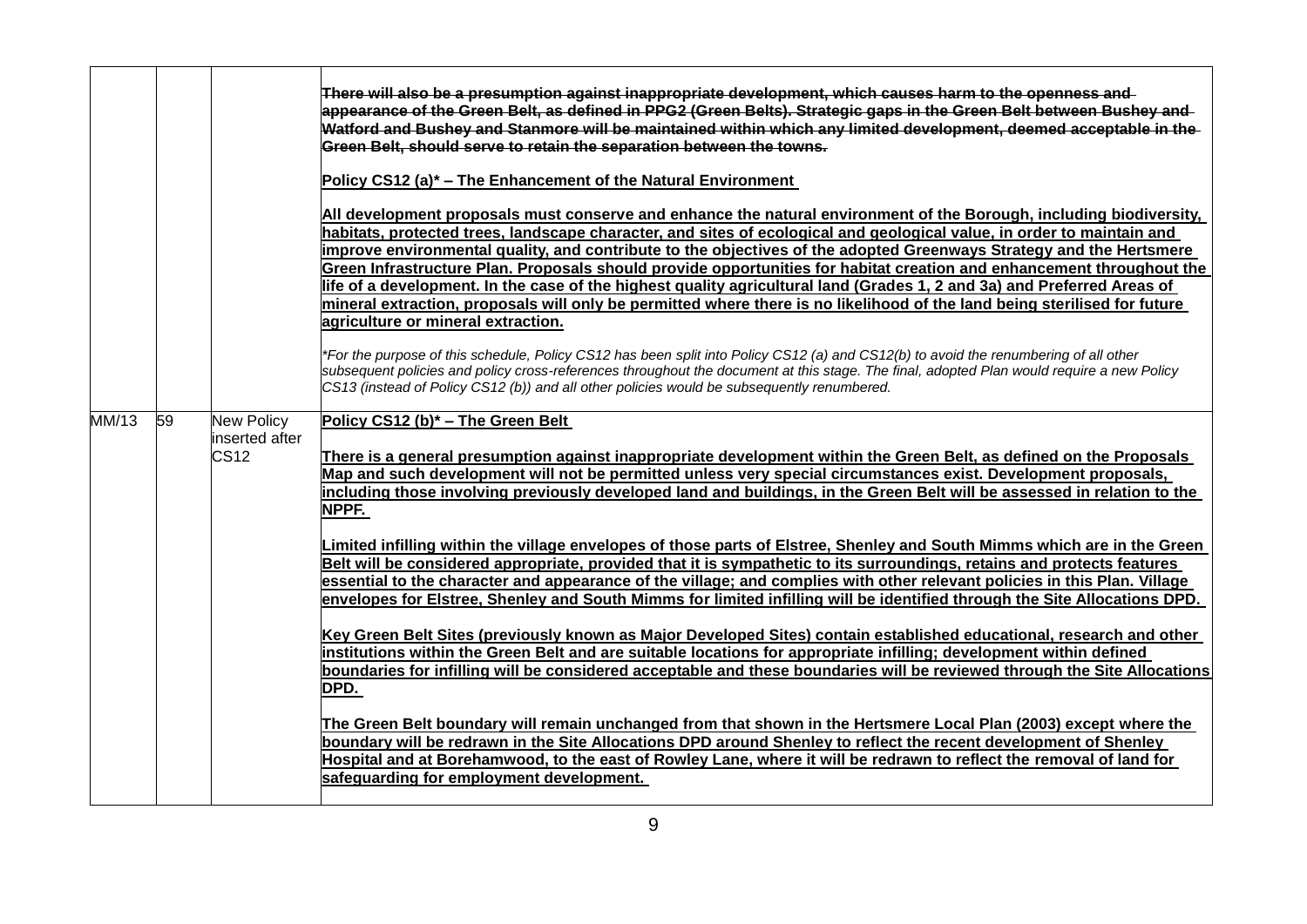|              |                 |                                 | *For the purpose of this schedule, Policy CS12 has been split into Policy CS12 (a) and CS12 (b) to avoid the renumbering of all other<br>subsequent policies and policy cross-references throughout the document at this stage. The final, adopted Plan would require a new Policy<br>CS13 (instead of Policy CS12 (b)) and all other policies would be subsequently renumbered.                                                                                                                                                                                                                                                                                                                                                                                                                                                                                                                                                                                                                                                                                                                                                                                                                                                                                                                                |
|--------------|-----------------|---------------------------------|-----------------------------------------------------------------------------------------------------------------------------------------------------------------------------------------------------------------------------------------------------------------------------------------------------------------------------------------------------------------------------------------------------------------------------------------------------------------------------------------------------------------------------------------------------------------------------------------------------------------------------------------------------------------------------------------------------------------------------------------------------------------------------------------------------------------------------------------------------------------------------------------------------------------------------------------------------------------------------------------------------------------------------------------------------------------------------------------------------------------------------------------------------------------------------------------------------------------------------------------------------------------------------------------------------------------|
| MM/14        | $\overline{56}$ | Para 5.5                        | Within the Green Belt, there is a need to maintain strict controls over the types of development, which can be permitted. The<br>types of uses permitted in the Green Belt are limited by central Government in PPG2 (Green Belts)the NPPF to a limited range<br>of-topen land' uses and types of site, in order to protect its openness and prevent urban sprawl or the merging of towns. These<br>permitted uses extend toinclude agriculture, forestry, essential facilities outdoor for sport and recreation, cemeteries, and<br>mineral extraction and local transport infrastructure. Limited development within 'Key Green Belt Sites' Major Developed-<br>Sites', previously permitted through national policy as Major Developed Sites, will be supported; can also be permitted-<br>and tThere are presently were previously 15 Major Developed Sites in Hertsmere comprising education and medical<br>manufacturing or research facilities and -Tthe number of these sites, together with their boundary 'envelope' which clarifies the<br>extent ofer appropriate infilling and development, will be clarified set out in the Site Allocations DPD to enable those sites to<br>plan effectively for their future land use requirements including through the use of masterplans, where appropriate. |
| MM/15        | 56              | after Para 5.7                  | New paragraph 5.8 The Green Belt boundary will remain unchanged from that shown in the Hertsmere Local plan except around Shenley<br>where the boundary will be redrawn to reflect the recent redevelopment of Shenley Hospital, and at Borehamwood, to<br>the east of Rowley Lane, where it will be redrawn to reflect the safeguarding of the land for employment use. The<br>Holiday Inn site, at the southern end of this area, is recognised to have a significant amount of previously developed<br>land and buildings and proposals for the infilling, partial or complete redevelopment of the site will, in the interim<br>period, be considered on their individual merits. The new boundaries resulting from these changes, and any minor<br>changes to existing village envelopes, will be determined through the Site Allocations and Development Management<br>DPD.                                                                                                                                                                                                                                                                                                                                                                                                                               |
| MM/16        | 68              | Policy CS18                     | Proposals for the provision or dual use of key community facilities, including educational, healthcare and recreational facilities, will<br>be supported, subject to any environmental constraints and other relevant policies. The loss, reduction or displacement of<br>facilities and sites will not be permitted unless it can be demonstrated that they are surplus to the needs of the local community or<br>are no longer fit for purpose. It should also be demonstrated that there is no reasonable scope for alternative community uses to<br>be provided and that any required, replacement accommodation elsewhere is satisfactory for all of its users, having regard to the<br>provisions of Policy CS20. <del>The conversion or redevelopment of residential properties for healthcare and elderly care will-</del><br>not be considered appropriate unless it can be demonstrated that there are no other suitable sites or buildings within<br>the service provider catchment.                                                                                                                                                                                                                                                                                                                 |
| <b>MM/17</b> | $\overline{86}$ | New text after<br>paragraph 9.4 | Paragraph 9.3 9.3 Regular monitoring will assess the effectiveness of policies and whether the Spatial Vision and Strategy are being<br>implemented as originally intended. Future Annual Monitoring Reports (AMR) prepared by the Council will need to indicate the<br>extent to which Core Strategy (and other subsequently prepared DPD) policies are being achieved and whether targets are being<br>met. For example, the implementation of Policy CS3 (Housing Delivery and Infrastructure Phasing of Housing-<br><b>Development</b> ), will be dependent on regular review to establish whether the number of homes permitted completed is<br>significantly falling below the minimum housing rate or exceeding annualised housing requirements, potentially triggering<br>a review of land allocation phasing contingency arrangements.                                                                                                                                                                                                                                                                                                                                                                                                                                                                 |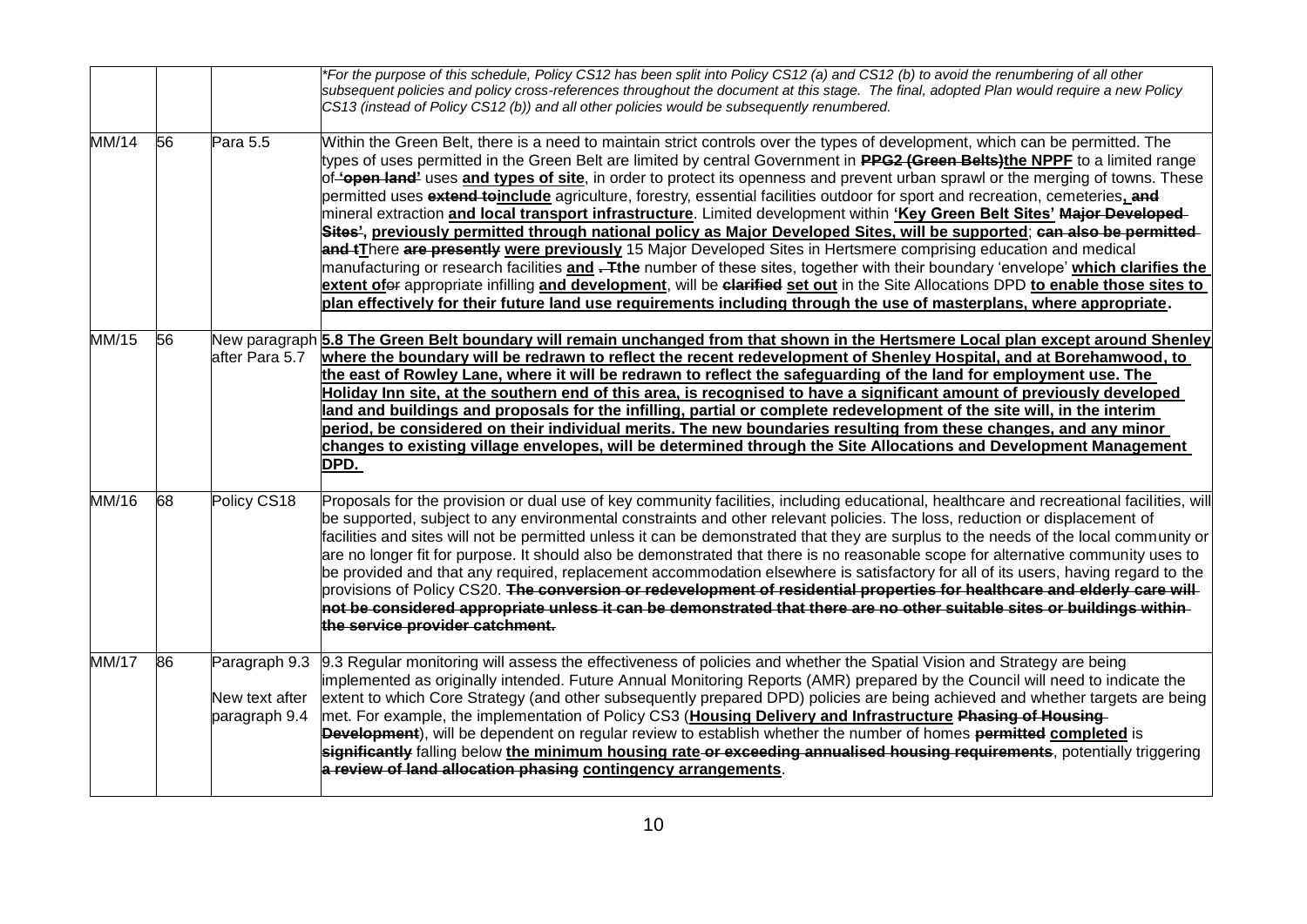| 9.4 The AMR will, therefore, consider the extent to whether revisions to the Core Strategy or other DPDs will be necessary or<br>whether new DPDs are required. Indicators have been developed to provide a consistent basis for monitoring the performance of<br>the Core Strategy. A number of these have been derived from existing AMR indicators and wherever possible they have been<br>chosen to be SMART i.e. Specific, Measurable, Achievable, Realistic and Timely. Changes to the way in which AMRs are<br>prepared are expected as a result of measures set out in the Localism Act and some indicators will also be dependent on external<br>events but the Monitoring Framework in Table 17 is considered to provide the basis for identifying how the Core Strategy should<br>be maintained or amended. |
|------------------------------------------------------------------------------------------------------------------------------------------------------------------------------------------------------------------------------------------------------------------------------------------------------------------------------------------------------------------------------------------------------------------------------------------------------------------------------------------------------------------------------------------------------------------------------------------------------------------------------------------------------------------------------------------------------------------------------------------------------------------------------------------------------------------------|
| <b>Contingency Planning</b>                                                                                                                                                                                                                                                                                                                                                                                                                                                                                                                                                                                                                                                                                                                                                                                            |
| 9.5 There are key issues within the Core Strategy that are of significant importance to its successful delivery which<br>include:                                                                                                                                                                                                                                                                                                                                                                                                                                                                                                                                                                                                                                                                                      |
| <b>Housing delivery and supply</b>                                                                                                                                                                                                                                                                                                                                                                                                                                                                                                                                                                                                                                                                                                                                                                                     |
| Provision of affordable housing and its mix                                                                                                                                                                                                                                                                                                                                                                                                                                                                                                                                                                                                                                                                                                                                                                            |
| Provision of infrastructure and services that support new development.                                                                                                                                                                                                                                                                                                                                                                                                                                                                                                                                                                                                                                                                                                                                                 |
| <b>Location of development</b>                                                                                                                                                                                                                                                                                                                                                                                                                                                                                                                                                                                                                                                                                                                                                                                         |
| <b>Safeguarded Land</b>                                                                                                                                                                                                                                                                                                                                                                                                                                                                                                                                                                                                                                                                                                                                                                                                |
|                                                                                                                                                                                                                                                                                                                                                                                                                                                                                                                                                                                                                                                                                                                                                                                                                        |
| <b>Housing</b>                                                                                                                                                                                                                                                                                                                                                                                                                                                                                                                                                                                                                                                                                                                                                                                                         |
| Contingency 1: Where there is a need to increase the overall delivery of housing as well as delivery of affordable<br>housing (Policy CS1 and CS4):                                                                                                                                                                                                                                                                                                                                                                                                                                                                                                                                                                                                                                                                    |
| 9.6 Where housing delivery is more than 20% below the annualised (266 dwellings) housing target over a rolling three<br>year period, and at the same point in time, the expected housing completions for the next five years are insufficient to<br>compensate for the shortfall of the required annualised rate, a review of housing allocations and consideration of land                                                                                                                                                                                                                                                                                                                                                                                                                                            |
| that is safeguarded for housing under Policy H4 of the Hertsmere Local Plan will be undertaken. Planning permission<br>for development of the safeguarded land will only be granted following a review of the plan (or following the adoption<br>of any other development plan document that releases it for development) and, until such time, normal Green Belt<br>policy will apply.                                                                                                                                                                                                                                                                                                                                                                                                                                |
| Should housing delivery still remain more than 20% below the annualised housing target, as set out above, this will<br>trigger a review of the plan and the Council will implement one or more of the following measures in order to increase<br>the delivery of housing, as detailed below:                                                                                                                                                                                                                                                                                                                                                                                                                                                                                                                           |
| 1. Review the DPDs to bring forward additional sites for housing in locations consistent with the overarching spatial<br>strategy, including a review of housing allocations, affordable housing provision and S106/CIL requirements.<br>2. In the event that there is still a shortfall in housing delivery, that cannot be addressed through a review of the phasing                                                                                                                                                                                                                                                                                                                                                                                                                                                 |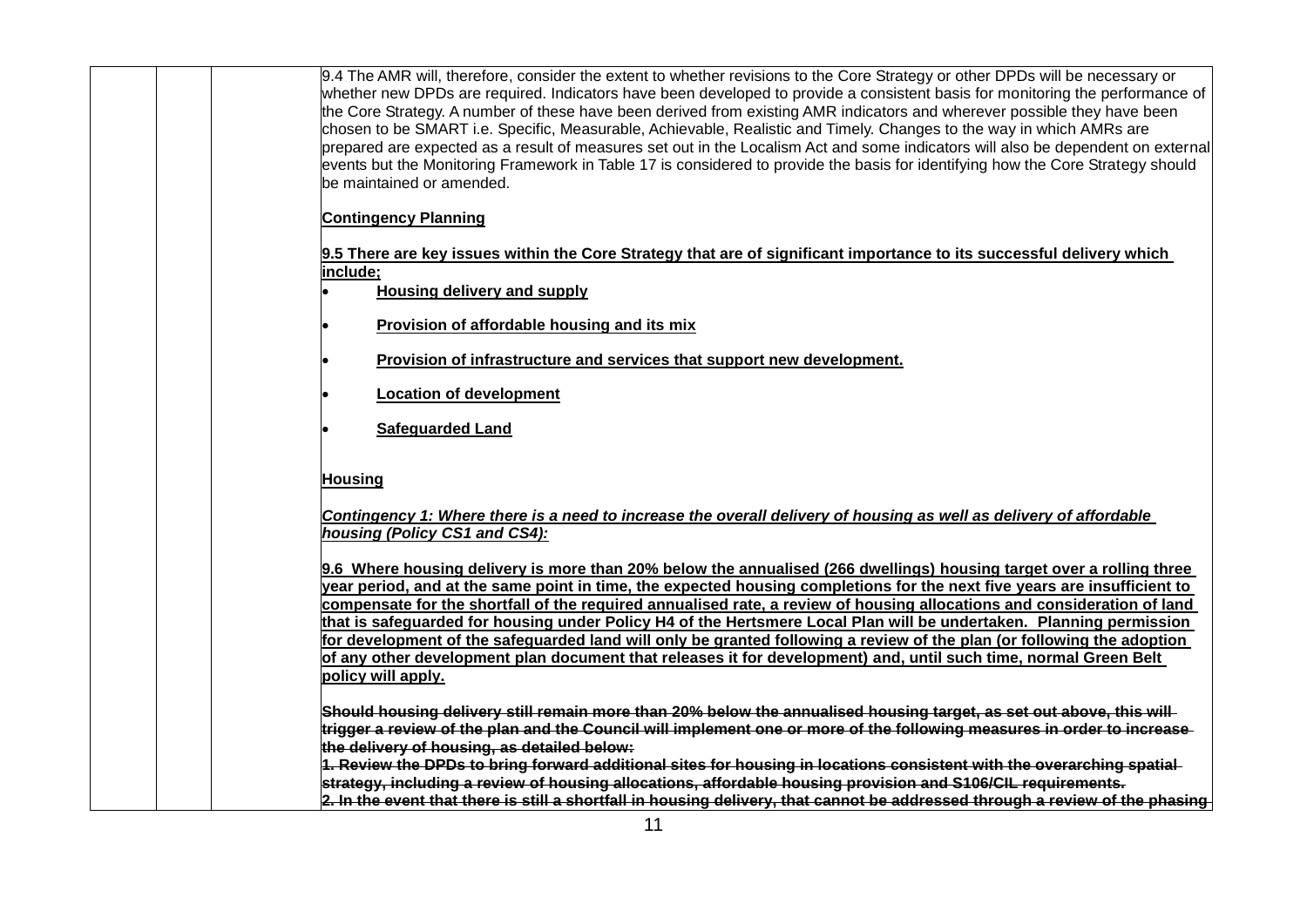| of sites, then the Council will evaluate employment land and as required Green Belt land with the aim of releasing land-                                                                                               |
|------------------------------------------------------------------------------------------------------------------------------------------------------------------------------------------------------------------------|
| for housing development in appropriate locations.                                                                                                                                                                      |
|                                                                                                                                                                                                                        |
| 9.7 Should housing delivery still remain more than 20% below the annualised housing target, as set out above, this will                                                                                                |
| trigger a review of the plan and the Council will implement one or more of the following measures in order to increase                                                                                                 |
| the delivery of housing, as detailed below:                                                                                                                                                                            |
| 1. Review the DPDs to bring forward additional sites for housing in locations consistent with the overarching spatial                                                                                                  |
| strategy, including a review of housing allocations, affordable housing provision and S106/CIL requirements.                                                                                                           |
| 2. In the event that there is still a shortfall in housing delivery, following co-operation with neighbouring authorities, then                                                                                        |
| the Council will evaluate employment land and if required Green Belt land with the aim of releasing land for housing                                                                                                   |
| development in appropriate locations.                                                                                                                                                                                  |
|                                                                                                                                                                                                                        |
| <b>Affordable Housing</b>                                                                                                                                                                                              |
|                                                                                                                                                                                                                        |
| Contingency 2: Where overall housing targets are being met, but affordable housing delivery is not being met (Policy                                                                                                   |
| $CS4$ ):                                                                                                                                                                                                               |
|                                                                                                                                                                                                                        |
| 9.8 The delivery of affordable housing is closely linked to overall housing delivery and therefore the above contingency                                                                                               |
| measures are equally as relevant to the delivery of affordable housing as they are to overall housing delivery. Where                                                                                                  |
| affordable housing delivery is more than 20% below the annualised affordable housing target (76 dwellings) over a                                                                                                      |
| rolling three year period and housing completions for the next five years are subsequently projected to be below the                                                                                                   |
| required annualised rate then In addition to the above contingency measures, the Council will also adopt the measures                                                                                                  |
| set out below in order to ensure that affordable housing is delivered as anticipated.                                                                                                                                  |
| 1. Review affordable housing threshold, and development viability within Hertsmere and review the Hertsmere                                                                                                            |
| Affordable Housing SPD.                                                                                                                                                                                                |
| 2. Review the use of the Council's funds in order to facilitate an increase in the delivery of affordable housing.<br>3. Consider the potential to increase the delivery of affordable housing on Council owned sites. |
|                                                                                                                                                                                                                        |
| 4. Evaluate the potential for achieving a higher proportion of affordable housing on an individual basis on allocated<br>sites.                                                                                        |
| 5. Examine the opportunities available through any new Government initiatives to support the development of new                                                                                                        |
| affordable housing.                                                                                                                                                                                                    |
|                                                                                                                                                                                                                        |
| Contingency 3: Where there is an insufficient affordable housing mix (Policy CS4):                                                                                                                                     |
|                                                                                                                                                                                                                        |
| 9.9 Within Hertsmere there is strong need for family sized affordable housing (3 and 4 bed properties). The council will                                                                                               |
| monitor the mix of affordable housing completions. The mix (number of bedrooms) of all Affordable Housing should be                                                                                                    |
| within 20% of the equivalent proportions for market housing over a rolling three year period, if this falls below this target                                                                                          |
| then a review of the Affordable Housing SPD will be undertaken. This will consider methods of increasing the supply of                                                                                                 |
| family sized affordable housing units. If over the following two years this fails to increase the supply a review of the RCS                                                                                           |
| or allocated sites in the Site Allocations DPD will be considered.                                                                                                                                                     |
|                                                                                                                                                                                                                        |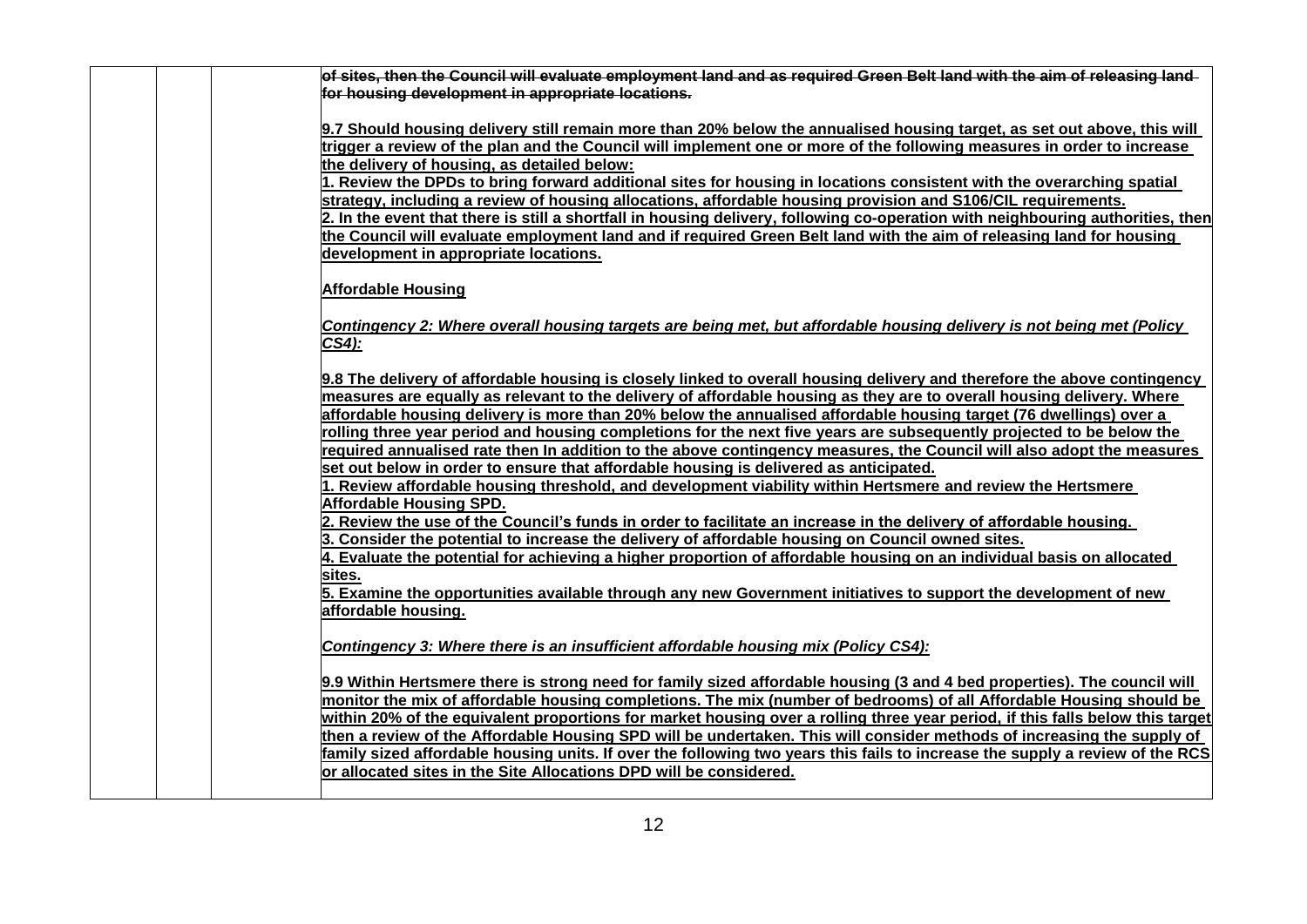| <b>Development Location</b>                                                                                                                                                                                                                           |
|-------------------------------------------------------------------------------------------------------------------------------------------------------------------------------------------------------------------------------------------------------|
| Contingency 4: Where housing delivery is inconsistent with the location of development (Policy CS2):                                                                                                                                                  |
|                                                                                                                                                                                                                                                       |
| 9.10 The Council will monitor housing completions in line with Policy CS2 and Table 8 of the RCS. Completion will be                                                                                                                                  |
| monitored annually, at the end of each 5 year period of the Core Strategy (2016/17, 2021/2022, 2026/2027) the cumulative                                                                                                                              |
| completion will be assessed against CS2, where the percentages for a settlement are 20% above CS2; this will trigger a<br>review of the Policy to ensure that the target is appropriate. The Council will assess infrastructure capacity with         |
| infrastructure providers, and housing allocations to ensure sufficient capacity.                                                                                                                                                                      |
|                                                                                                                                                                                                                                                       |
| Contingency 5: Where additional employment land is required/release of safeguarded land is required (Policy CS8):                                                                                                                                     |
| 9.11 In line with national planning policy, the new safeguarded land adjoining the Elstree Way Employment Area,                                                                                                                                       |
| Borehamwood, between the urban area and the Green Belt, is required to meet longer term development needs beyond                                                                                                                                      |
| the plan period. It is not allocated for development at the present time. A planning application for development of this                                                                                                                              |
| safeguarded land will only be granted following a review of the Site Allocations DPD (or any other equivalent document)                                                                                                                               |
| and, until such time, normal Green Belt policy will apply. The land safeguarded by the Hertsmere Local Plan 2003 for an<br>extension of the Cranborne Road Industrial Estate in Potters Bar could be released if necessary for employment             |
| development following a review of the Core Strategy.                                                                                                                                                                                                  |
|                                                                                                                                                                                                                                                       |
| Infrastructure                                                                                                                                                                                                                                        |
| Contingency 6: Where infrastructure delivery is not forthcoming (SP1, CS18, CS20):                                                                                                                                                                    |
| 9.12 The progress of infrastructure delivery will monitored with the AMR against the Infrastructure Schedule, and future                                                                                                                              |
| iterations within the Infrastructure Topic Paper. In the event that identified infrastructure requirements are not                                                                                                                                    |
| forthcoming and additional facilities necessary to support new development cannot be accommodated in the most                                                                                                                                         |
| sustainable locations on previously developed land within the urban area, (including the extension / intensification /<br>dual use of existing buildings and sites), the Council will work in partnership with infrastructure providers and adjoining |
| authorities in order to ensure that any land requirements necessary to support their delivery are secured. On site                                                                                                                                    |
| provision will be secured through S106 and S38 and wider, off-site requirements through S106, S278 (for highways) and                                                                                                                                 |
| through CIL.                                                                                                                                                                                                                                          |
| <b>Plan Review</b>                                                                                                                                                                                                                                    |
| 9.13 The Council commits to undertaking a partial review of the Core Strategy within three years of the adoption of this                                                                                                                              |
| Development Plan Document. That early review will be undertaken in co-operation with neighbouring authorities taking                                                                                                                                  |
| account of the progress and status of emerging Development Plan Documents in neighbouring authorities. To support                                                                                                                                     |
| the review the Council will commission population and household projections, and consider housing and employment                                                                                                                                      |
| needs, including an updated Strategic Housing Market Assessment within the South West Hertfordshire Housing Market                                                                                                                                    |
| area that accords with the requirements of the National Planning Policy Framework.                                                                                                                                                                    |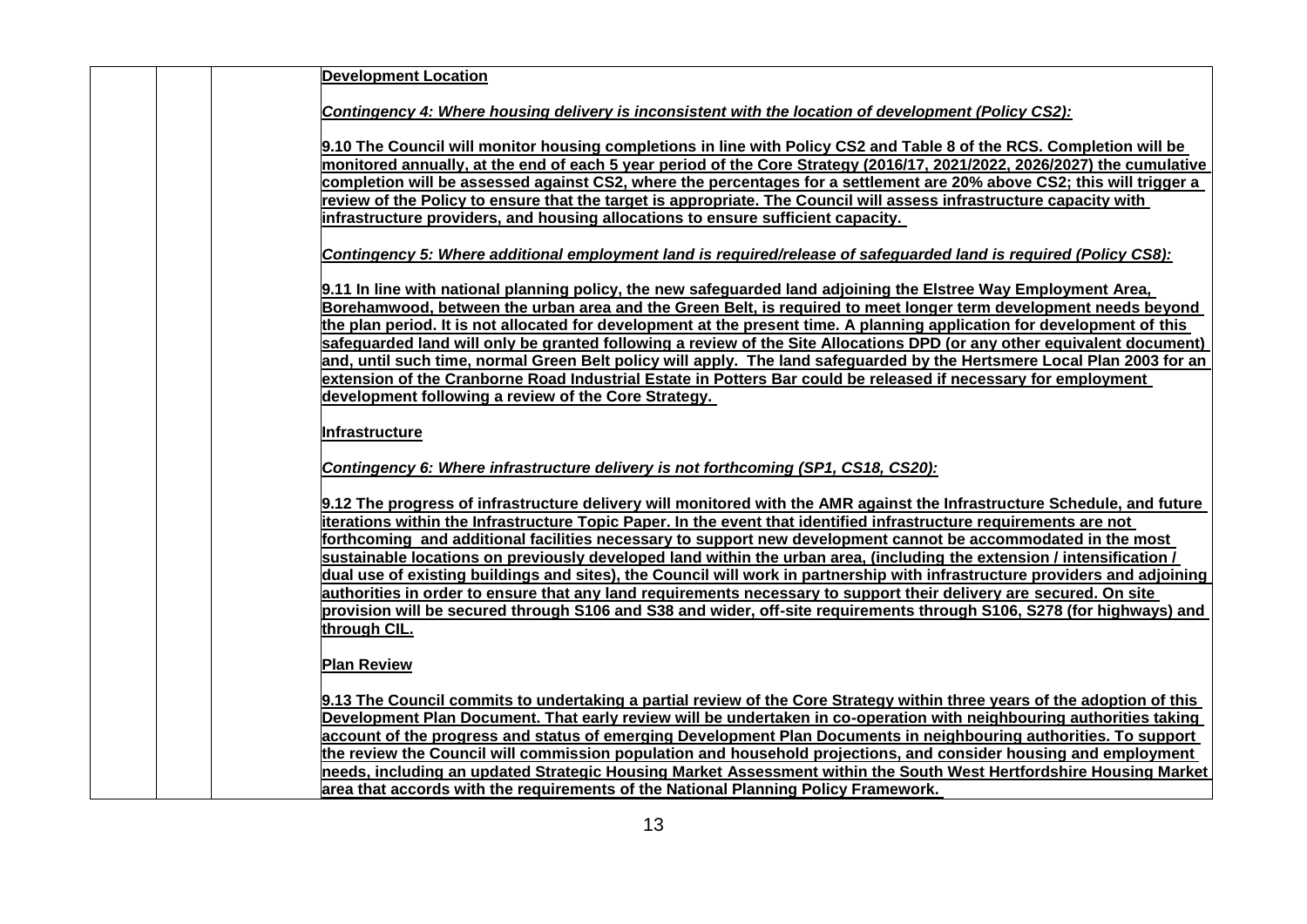|       |     |                                                                                           | 9.14 The Council acknowledges that housing need in the authority would not be fully met in the minimum target set in<br>Policy CS1, based on the latest available evidence. Given that the consideration of housing need across a greater than<br>local area requires further engagement with neighbouring authorities, principally in South West Hertfordshire, it will be<br>necessary to continue to co-operate with those authorities.<br>9.15 It is anticipated that this process should be completed within the next three years enabling the Strategic Housing<br>Market Assessment to be updated, related data sources to be considered including the 2011 Census and a partial-review<br>of the Core Strategy to be commenced at the earliest opportunity. An updated Jobs Growth and Employment Land study<br>will also be required as part of an early review. The Council's Local Development Scheme will be updated immediately<br>following the adoption of this Core Strategy setting out the anticipated timescales for the early partial review, including<br>anticipated, informal joint working in the intervening period prior to this review. The Council's planned timescale for<br>undertaking this early review will be set out in an updated Local Development Scheme. |
|-------|-----|-------------------------------------------------------------------------------------------|-------------------------------------------------------------------------------------------------------------------------------------------------------------------------------------------------------------------------------------------------------------------------------------------------------------------------------------------------------------------------------------------------------------------------------------------------------------------------------------------------------------------------------------------------------------------------------------------------------------------------------------------------------------------------------------------------------------------------------------------------------------------------------------------------------------------------------------------------------------------------------------------------------------------------------------------------------------------------------------------------------------------------------------------------------------------------------------------------------------------------------------------------------------------------------------------------------------------------------------------------------------------------------------------------|
| MM/18 | 100 | Appendix 5                                                                                | i) Move Policy H4 from the "To replace Local Plan policy" to "compliments Local Plan policy"; ii) Clarify that Policy B1<br>compliments Policy CS8 so far as it establishes the boundaries of the employment sites shown on the current Proposals Map,<br>and iii) Remove Policies T3 and T6 from the "To replace Local Plan policy" column.<br>(See Appendix A of this document.)                                                                                                                                                                                                                                                                                                                                                                                                                                                                                                                                                                                                                                                                                                                                                                                                                                                                                                              |
| MM/19 | 82  | 8.5                                                                                       | The Council will ensure that proposals within Borehamwood, Potters Bar, Radlett and Bushey town centres are appropriate to the<br>size and scale of the centre. There are a number of larger supermarkets within Borehamwood and Potters Bar, including a new<br>supermarket which opened at Stirling Corner in January 2011, in addition to several located nearby in Watford, London Colney<br>and Stanmore which serve communities in the bBorough. Proposals for any additional large supermarkets will need be-<br>demonstrated by retailers, in addition to satisfying the significant adverse impact assessment test as required by PPS4-<br>to accord with national planning policy for the location of retail development as set out in NPPF.                                                                                                                                                                                                                                                                                                                                                                                                                                                                                                                                          |
| MM/20 | 43  | Para 3.41, $4th$<br>line, and<br>text and close<br>para after 2 <sup>nd</sup><br>sentence | The Council's preferred option is to retain the target of 18 pitches established in the regional plan to 2011 and for some additional<br>growth to 20167. Based on the regional plan assessment, this would equate to an additional 2 pitches a year. The Council<br>insertion of new <b>does not consider there is a robust basis to plan from beyond 2017, as at this point the needs assessment will be more</b><br>than 10 years out of date and the government has signalled its intentions to review Gypsy and Traveller requirements.<br>This approach demonstrates a commitment to meeting Gypsy and Traveller needs, whilst recognising that a further<br>assessment of need and a review of this aspect of the Core Strategy will be needed by 2017.                                                                                                                                                                                                                                                                                                                                                                                                                                                                                                                                  |
| MM/21 | 43  | $2^{nd}$ sentence,<br>and<br>$10^{th}/11^{th}/12^{th}$<br>lines                           | Para 3.41, start 3.42 Since the regional plan was adopted, a further 9 pitches have been approved – six pitches at the Pylon Site in Potters Bar<br>new para after which have since been implemented and three pitches at Sandy Lane in Bushey, approved in 2011 and for which government<br>grant funding has been received to deliver the pitches. Given that there may be scope for small extensions to or intensification of<br>one or more of the other existing authorised sites, any further provision beyond this, if required, is likely to be limited to no more<br>than one larger site or a limited number of very small sites to accommodate the requirements to 2017. The Council will also-<br>consider the potential for extending the existing transit site at South Mimms, which is recognised by Hertfordshire County-<br>Council to be underused for providing some permanent pitches to provide some permanent pitches in addition to the<br>existing transit pitches.                                                                                                                                                                                                                                                                                                     |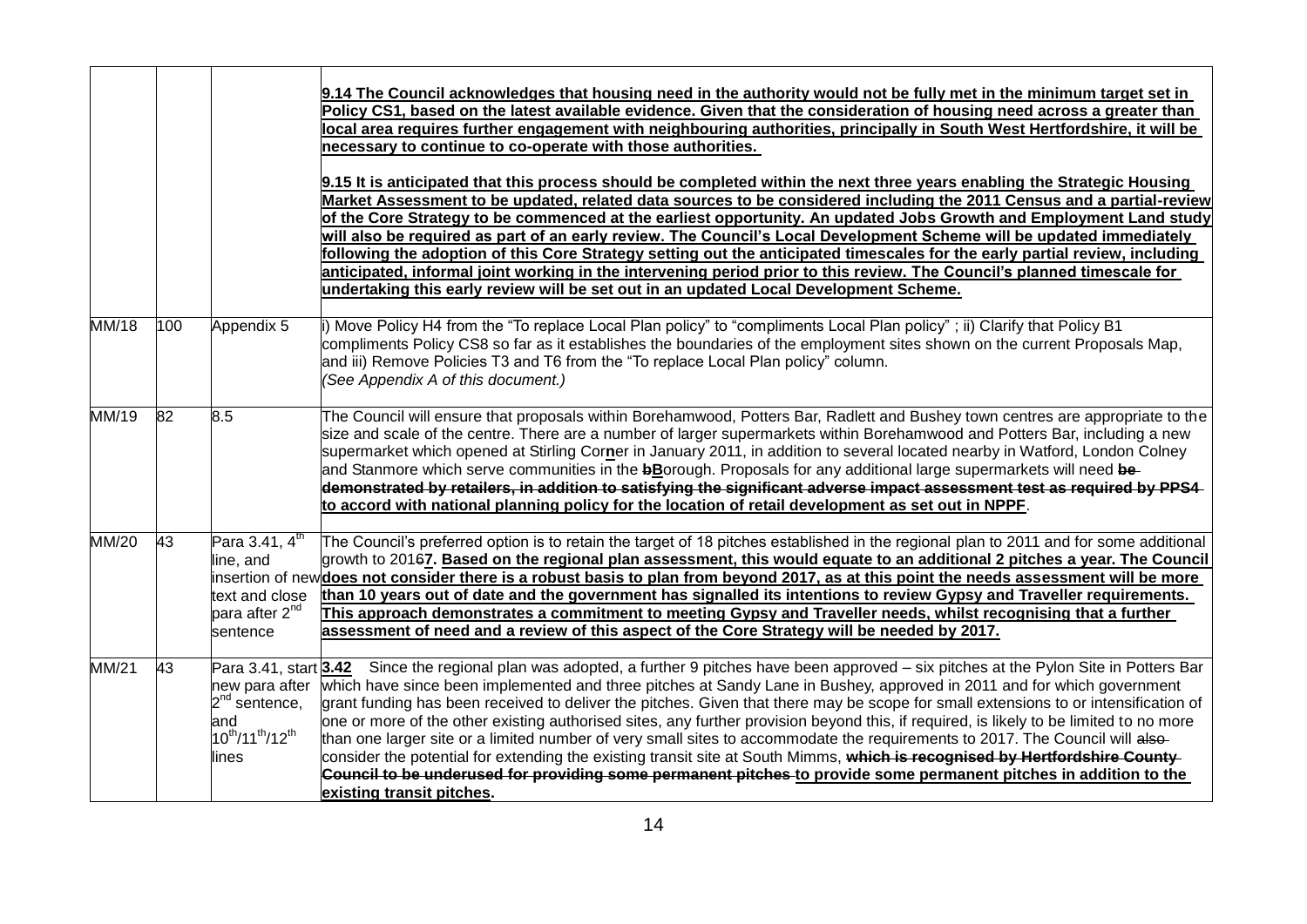| MM/22        | 50 | Para 4.21, $6^{th}$<br>$7^{th}$ / $8^{th}$ / $13^{th}$ /<br>$14th$ lines and<br>text after 4 <sup>th</sup><br>sentence | This These safeguarded sites for employment areis considered to represent the most appropriate location for the provision of<br>additional employment land <sub></sub> . In particular, the new safeguarded area has been identified as suitable on account of given its<br>immediate proximity to existing employment land and to the primary route network, its limited environmental quality, the extent of<br>insertion of newexisting previously developed land and buildings and the wider importance of the Elstree Way employment area for<br>Borehamwood, which will be accommodating the greatest proportion of new housing in the borough over the next 15 years. The<br>safeguarded land would be released to meet any longer term employment needs and to offset any land lost in existing<br>Employment Areas in the shorter term, providing for B class development. In line with national planning policy, the new area<br>of safeguarded land, between the urban area and the Green Belt, may be required to meet longer term development<br>needs beyond the plan period. It is not allocated for development at the present time. Therefore planning permission for<br>development of the safeguarded land adjoining the Elstree Way Employment Area, between the A1 and Rowley Lane, will<br>only be granted following a review of the Site Allocations DPD (or any other equivalent document) and, until such time,<br>normal Green Belt policy will apply. The Council's preference is for major, new B1(a) office development to be located in or<br>adjacent to town centres, so the focus of any extension of the Elstree Way or Cranborne Road eEmployment aAreas would be<br>on a mix of B class activities, including B1(b), B1(c) and B2 development. |
|--------------|----|------------------------------------------------------------------------------------------------------------------------|------------------------------------------------------------------------------------------------------------------------------------------------------------------------------------------------------------------------------------------------------------------------------------------------------------------------------------------------------------------------------------------------------------------------------------------------------------------------------------------------------------------------------------------------------------------------------------------------------------------------------------------------------------------------------------------------------------------------------------------------------------------------------------------------------------------------------------------------------------------------------------------------------------------------------------------------------------------------------------------------------------------------------------------------------------------------------------------------------------------------------------------------------------------------------------------------------------------------------------------------------------------------------------------------------------------------------------------------------------------------------------------------------------------------------------------------------------------------------------------------------------------------------------------------------------------------------------------------------------------------------------------------------------------------------------------------------------------------------------------------------------------------------------|
| MM/23        | 64 | Para 5.44                                                                                                              | As well as applying Building Regulations, the Council will require standards to be met as set out in the Development Management<br>policies. In the March 2011 Budget, the Chancellor stated that by 2016 new homes would not have to be fully zero carbon<br>but built in accordance to Level 5 of the Code for Sustainable Homes. Meeting higher carbon reduction standards may<br>require the use of allowable solutions where carbon reduction targets cannot be met onsite. Details of what constitutes<br>allowable solutions are expected in a future government consultation and there may be an opportunity to establish a<br>Community Energy Fund as part of the allowable solutions framework. Following the consultation, the Council will<br>explore the opportunities for establishing a community energy fund and will publish additional guidance, as required.                                                                                                                                                                                                                                                                                                                                                                                                                                                                                                                                                                                                                                                                                                                                                                                                                                                                                                   |
| MM/24        | 64 | Para 5.46                                                                                                              | In addition to supporting the broader infrastructure requirements of electricity and gas companies, the promotion of renewable<br>energy technology, subject to adequate mitigation of any adverse impacts, is supported by the Council. The Council requires-<br>that larger developments (above 1,000 sq m or 10 new homes) provide at least 10% of their predicted energy<br>requirements on site. The Council considers that it is preferable for carbon omissions to be reduced through sustainable design<br>and construction, before requirements for on-site renewable energy generation or allowable solutions are considered.                                                                                                                                                                                                                                                                                                                                                                                                                                                                                                                                                                                                                                                                                                                                                                                                                                                                                                                                                                                                                                                                                                                                            |
| <b>MM/25</b> | 75 | Policy CS23                                                                                                            | The Council will work towards Hertfordshire County Council's vision of providing a safe, efficient and affordable transport system<br>that allows access for all to everyday facilities.<br>To obtain the best use of the existing highway network, major trip generating development should be focused principally on<br>Transport Development Areas <del>, Transport Corridors</del> and town centres as indicated on the Key MapDiagram. Major non-<br>residential developments over 2,500 sq m or schemes of 25 residential units will only be permitted where:<br>it does not conflict with the Transport Objectives of the Hertfordshire Local Transport Plan (April 2011as amended) and<br>associated Accessibility Strategy:<br>ii. it is accompanied by a suitable Travel Plan ( <del>for developments over 2,500 sq m or 80 residential units</del> where required by<br>the Hertfordshire Local Transport Plan (as amended)), prepared in accordance with guidance set out in the Parking<br>Standards Supplementary Planning Document and DfT guidance on preparing travel plans;                                                                                                                                                                                                                                                                                                                                                                                                                                                                                                                                                                                                                                                                                      |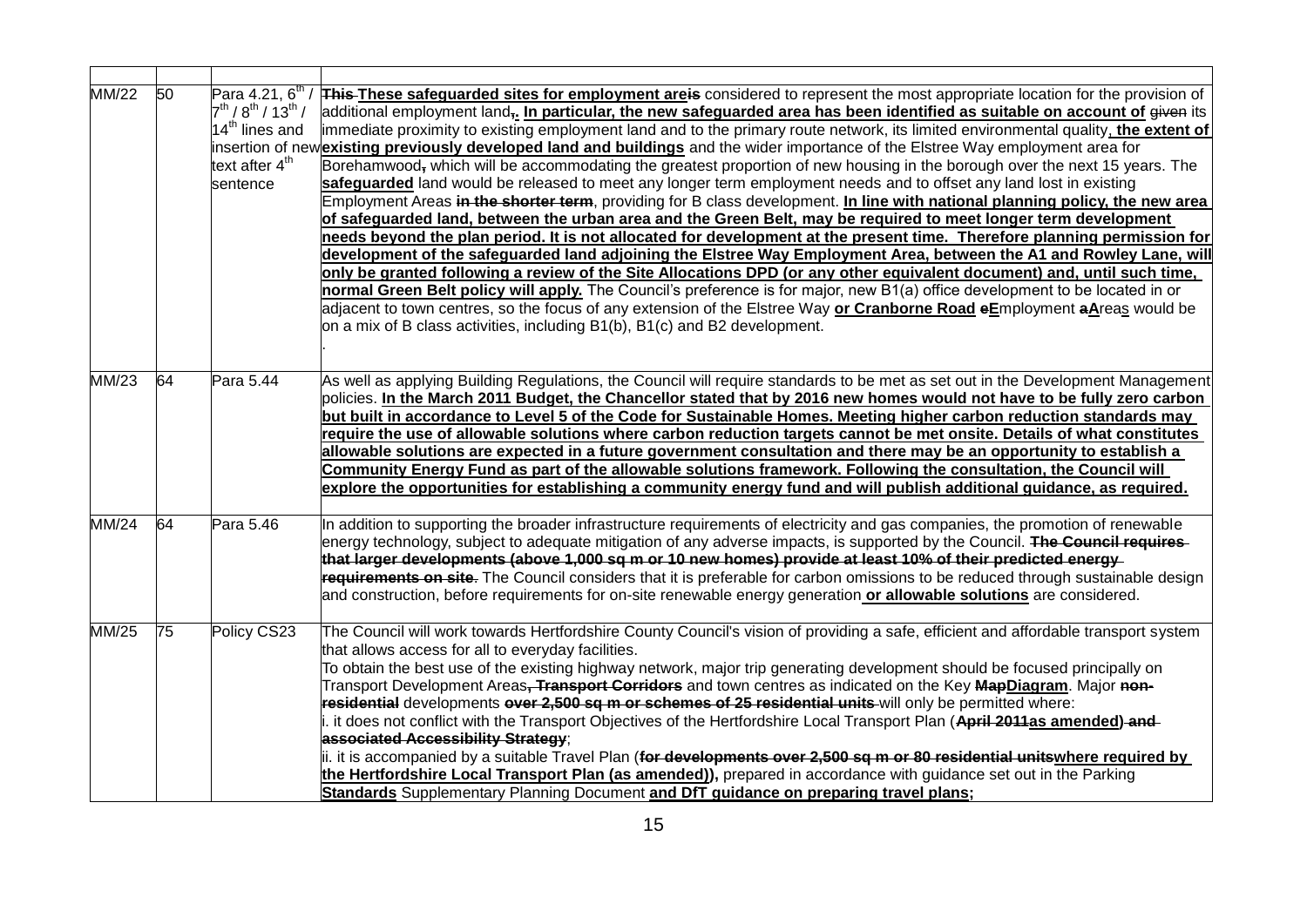|              |    |             | iii. it is in accordance with Hertfordshire County Council guidance and relevant Local Plan <del>/ Development Plan Document</del> (as<br>amended) policies relating to the operation of the Highways network and the achievement of vehicular, pedestrian and equestrian<br>safety; and<br>iv. it contributes, where required, to the provision or funding of new infrastructure or improved public transport services and non-<br>motorised routes; and<br>$\frac{1}{2}$ . the cumulative impact on the highways network can be adequately mitigated.                                                                                                                                                                                                                                                                                                                                                                                                                                                                                                                                                                                                                                                                                                                                                                                                                                                                                                                                                                                                                                                                                                                |
|--------------|----|-------------|------------------------------------------------------------------------------------------------------------------------------------------------------------------------------------------------------------------------------------------------------------------------------------------------------------------------------------------------------------------------------------------------------------------------------------------------------------------------------------------------------------------------------------------------------------------------------------------------------------------------------------------------------------------------------------------------------------------------------------------------------------------------------------------------------------------------------------------------------------------------------------------------------------------------------------------------------------------------------------------------------------------------------------------------------------------------------------------------------------------------------------------------------------------------------------------------------------------------------------------------------------------------------------------------------------------------------------------------------------------------------------------------------------------------------------------------------------------------------------------------------------------------------------------------------------------------------------------------------------------------------------------------------------------------|
| <b>MM/26</b> | 75 | Para 7.4    | The Council acknowledges that there is no single solution to the problem of congestion. However, there is likely to be limited<br>scope for major, trip generating commercial development outside of (1) the identified 'Transport Development Areas' and<br>associated transport corridors in Borehamwood and Potters Bar (2) town centres identified in the retail hierarchy or (3) the<br>designated Employment Area on Shenley Road, Borehamwood - unless new or improved public transport, pedestrian and cycle<br>routes can be created or funded and the local environment can accommodate such development. Major trip generating<br>developments are considered to be those creating over 2,500 sq m of new / additional office, retail or leisure floorspace,<br>have a site area of one hectare or greater, or requiring more than 150 car parking spaces in Policy CS23.                                                                                                                                                                                                                                                                                                                                                                                                                                                                                                                                                                                                                                                                                                                                                                                   |
| <b>MM/27</b> | 82 | Policy CS26 | Development within the designated town, district or neighbourhood centres of Borehamwood, Potters Bar, Bushey and Radlett<br>will be permitted provided that it maintains their primary retail function and wider role as a focus for business, leisure, cultural and<br>other appropriate town centre uses (as defined within PPS4the NPPF). Retail activity elsewhere should be focused within local<br>centres and parades, which will be expected to retain a core of local shopping facilities and accommodate any new retail<br>development, commensurate to their position within the town, district and neighbourhood centre hierarchy. Proposals to create-<br>in excess of 2,500 sq m of new retail floorspace that is outside of an existing town centre will be subject to the-<br>sequential test significant new floorsplace outside of an existing town, district or neighbourhood centre will be subject-<br>to the sequential test.<br>Proposals to create in excess of 2,500 sq m of new retail floorspace will be subject to the [significant adverse] impact-<br>assessment to enable the impact on existing shopping centres to be considered. Proposals for main town centre uses<br>will be considered in accordance with national planning policy set out in the NPPF, including the application of the<br>sequential test and impact assessment as appropriate.                                                                                                                                                                                                                                                                               |
| MM/28        | 26 | 2.36        | The focus for employment will continue to be on town centres and in and adjacent to the Borough's designated Employment<br>Areas at land safeguarded for employment development, rather than through the development of new locations for<br>employment generating development. No significant need has been identified to allocate new areas of land for employment<br>purposes and the Council will seek to direct significant new industrial and warehousing development to designated brownfield<br>locations in Borehamwood, Potters Bar and Bushey. Major new office developments will be directed to town centres and other<br>locations with good public transport accessibility and sufficient infrastructure. It is also recognised that some vacant or underused<br>sites within existing employment areas may come forward for residential development during the plan period. Should this arise,<br>the Council will seek to ensure that there is adequate provision for future jobs growth over the next 15 years in the longer term,<br>beyond the Plan period, through a limited, compensatory extension of the Elstree Way employment area in Borehamwood up to<br>the A1., along with a more modest extension of the Cranborne Road industrial estate in Potters Bar, as currently<br>identified in the 2003 Local Plan. Land safeguarded by the Hertsmere Local Plan 2003 for a more modest extension of<br>the Cranborne Road Industrial Estate in Potters Bar could be released if necessary for employment development<br>following a review of the Core Strategy. In total, approximately 16.9 hectares of safeguarded land will be identified, |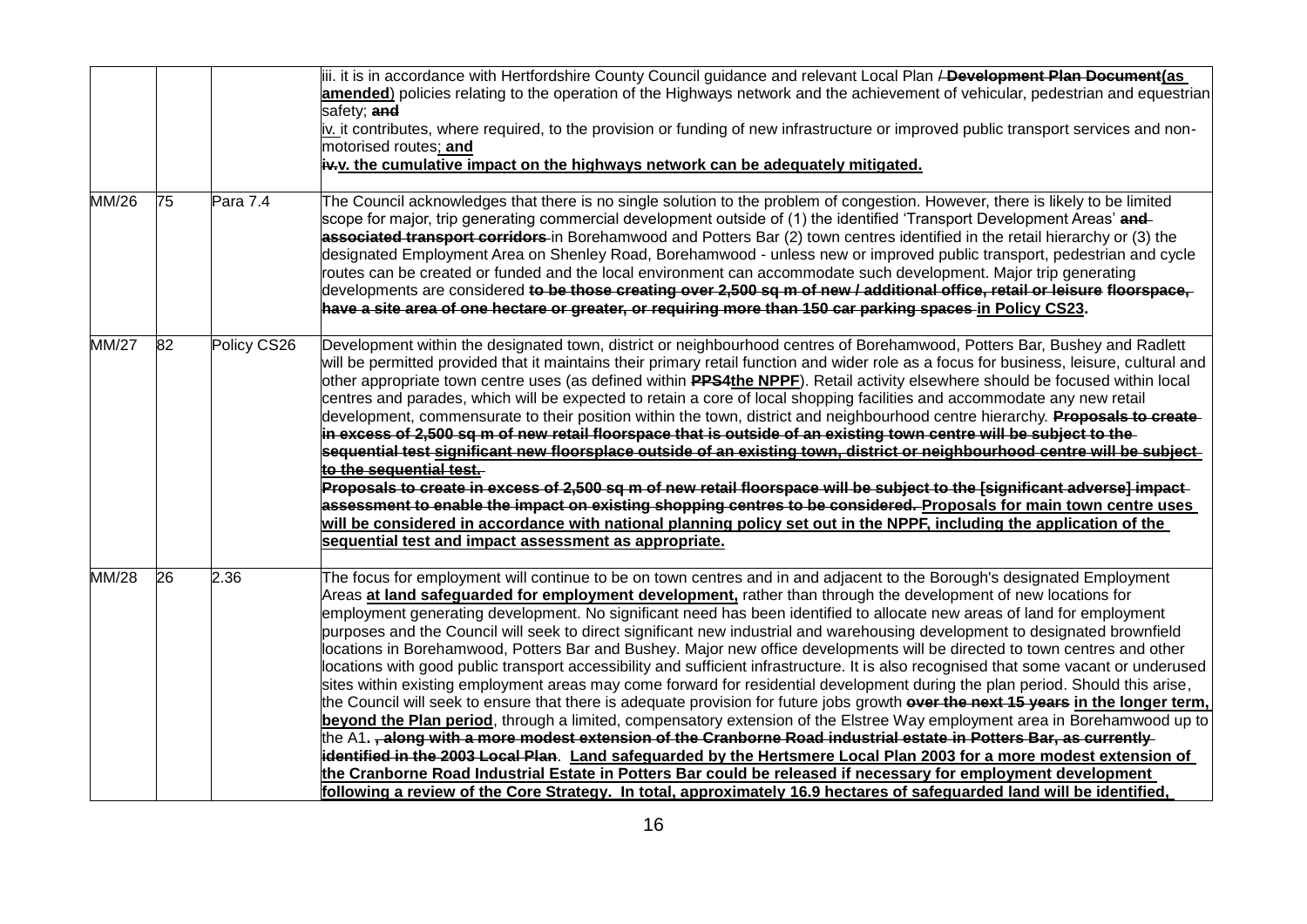|       |    |             | comprising 14.5 hectares in Borehamwood and 2.4 hectares in Potters Bar, as indicated in the Employment Site                                                                                                                                                                                                                                                                                                                                                                                                                                                                                                      |
|-------|----|-------------|-------------------------------------------------------------------------------------------------------------------------------------------------------------------------------------------------------------------------------------------------------------------------------------------------------------------------------------------------------------------------------------------------------------------------------------------------------------------------------------------------------------------------------------------------------------------------------------------------------------------|
|       |    |             | Allocations Report Update (May 2012). The specific boundaries and area will be clarified in the Site Allocations and                                                                                                                                                                                                                                                                                                                                                                                                                                                                                              |
|       |    |             | Development Management DPD.                                                                                                                                                                                                                                                                                                                                                                                                                                                                                                                                                                                       |
|       |    |             |                                                                                                                                                                                                                                                                                                                                                                                                                                                                                                                                                                                                                   |
| MM/29 | 66 | Policy CS16 | All new residential developments will be required to achieve the following levels of the Code for Sustainable Homes (Code) as a<br>minimum as and when successive updates to Part L of the Building Regulations become mandatory:                                                                                                                                                                                                                                                                                                                                                                                 |
|       |    |             | 2010 - Code level 3                                                                                                                                                                                                                                                                                                                                                                                                                                                                                                                                                                                               |
|       |    |             | 2013 - Code level 4 once updates to Part L come into effect.                                                                                                                                                                                                                                                                                                                                                                                                                                                                                                                                                      |
|       |    |             | 2016 - Code level 65 once updates to Part L and the national Zero Carbon Homes policy come into effect.                                                                                                                                                                                                                                                                                                                                                                                                                                                                                                           |
|       |    |             | All new non-domestic will be expected as a minimum to achieve CO2 emissions reductions in-line with the Building Regulations                                                                                                                                                                                                                                                                                                                                                                                                                                                                                      |
|       |    |             | Part L. This requirement will not come into effect until successive updates to Part L of the Building Regulations become<br>mandatory:                                                                                                                                                                                                                                                                                                                                                                                                                                                                            |
|       |    |             | 2010 - 25% reduction in the Building Emission Rate compared to the Target Emission Rate defined by Part L of the Building<br>Regulations (2006).                                                                                                                                                                                                                                                                                                                                                                                                                                                                  |
|       |    |             | 2013 - 44% reduction in the Building Emission Rate compared to the Target Emission Rate defined by Part L of the Building<br>Regulations (2006) (reductions above 70% can be delivered using allowable solutions).                                                                                                                                                                                                                                                                                                                                                                                                |
|       |    |             | 2019 - Zero Carbon - no additional requirement.                                                                                                                                                                                                                                                                                                                                                                                                                                                                                                                                                                   |
|       |    |             | The Council will further encourage all new development or major refurbishment to incorporate energy from decentralised and<br>renewable or low carbon sources. All large scale development will be required to incorporate on-site renewable energy<br>generation, unless it is not feasible or viable or alternative decentralised and renewable, low carbon sources can be identified.<br>The Council will also permit new development of sources of renewable energy generation subject to:                                                                                                                    |
|       |    |             |                                                                                                                                                                                                                                                                                                                                                                                                                                                                                                                                                                                                                   |
|       |    |             | local designated environmental assets and constraints, important landscape features and significant local biodiversity;                                                                                                                                                                                                                                                                                                                                                                                                                                                                                           |
|       |    |             | minimising any detriment to the amenity of neighbouring residents and land uses; and<br>meeting high standards of sustainable design and construction.                                                                                                                                                                                                                                                                                                                                                                                                                                                            |
|       |    |             |                                                                                                                                                                                                                                                                                                                                                                                                                                                                                                                                                                                                                   |
| MM/30 | 50 | 4.20-4.21   | The retention of existing designated employment land in the Borough is likely to represent the most logical way of maintaining<br>some control over the supply of existing B-space accommodation. However, the Council will exercise a degree of flexibility in line<br>with emerging government policy and limited releases of currently designated employment land will be considered where large<br>sites are anticipated to or have continued to remain vacant and are likely to remain so during the Plan period, in particular where                                                                        |
|       |    |             | this might offer some potential to provide sites for new housing-led (or mixed use) development. Exceptionally, a relocation of                                                                                                                                                                                                                                                                                                                                                                                                                                                                                   |
|       |    |             | employment uses to safeguarded employment land nearby, where the employment site is considered suitable for new                                                                                                                                                                                                                                                                                                                                                                                                                                                                                                   |
|       |    |             | housing, may also be considered. Any relocation would have to be to safeguarded employment sites identified in the<br>Site Allocations DPD and in accordance with the provisions of Policy CS8.                                                                                                                                                                                                                                                                                                                                                                                                                   |
|       |    |             |                                                                                                                                                                                                                                                                                                                                                                                                                                                                                                                                                                                                                   |
| MM/31 | 68 | 6.7         | The provision of purpose built facilities will often present the best solution for healthcare, social service, education or other<br>providers of a local service. However, ensuring quality of life and fair access to services, is largely dependent on providing<br>facilities for the local population. <del>This may require the conversion of an existing building and in exceptional circumstances,</del><br>the adaptation or redevelopment of buildings - including some residential properties - to provide certain healthcare and<br>elderly care facilities will need to be supported by the Council. |
|       |    |             |                                                                                                                                                                                                                                                                                                                                                                                                                                                                                                                                                                                                                   |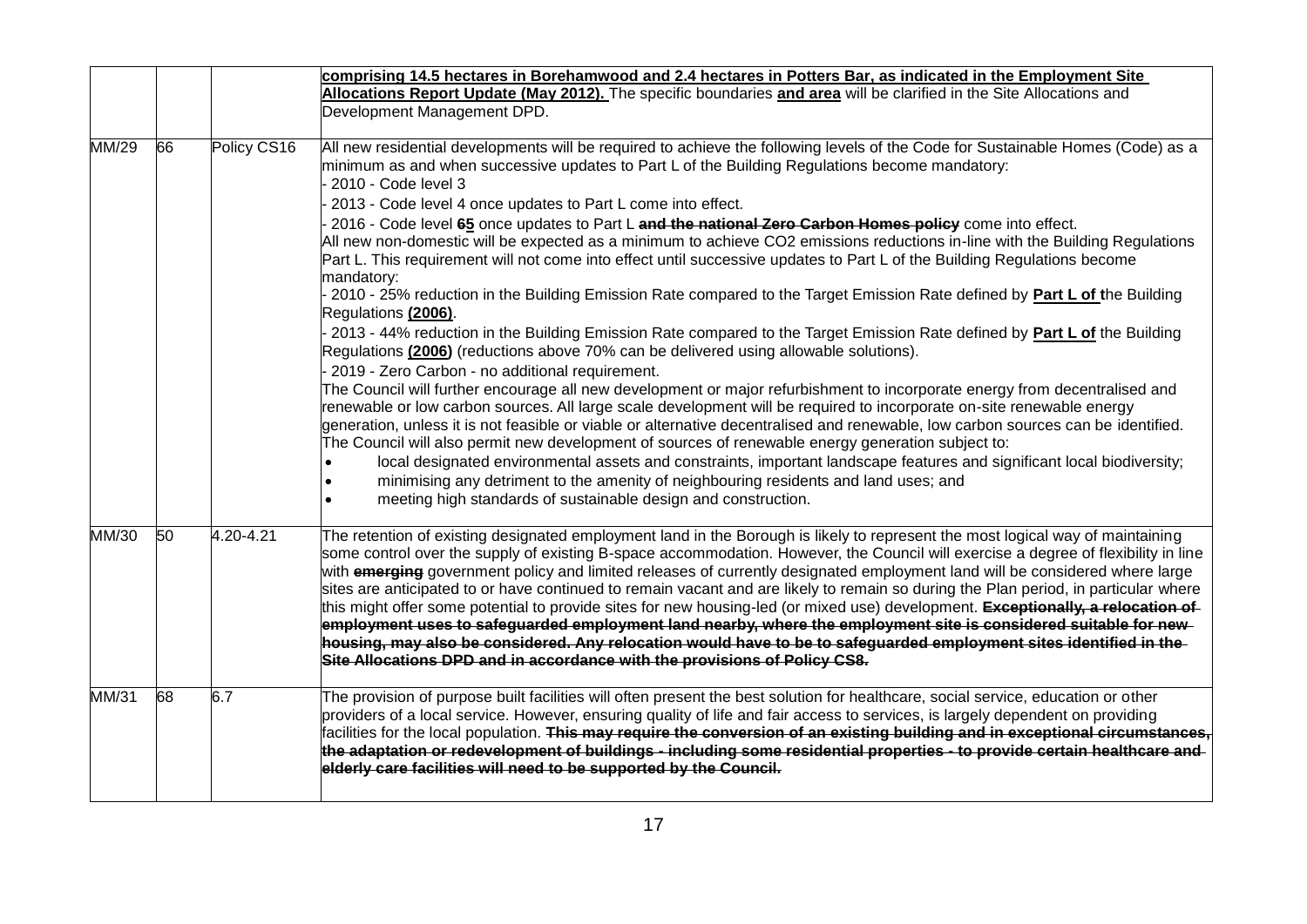| MM/32<br>(replaces)<br>MA/97) | 73              | 6.22                                      | In 2003 the Council published the Elstree Way Planning and Design Brief Supplementary Planning Guidance, which sets a<br>number of principles for the development within the corridor. However, in recent years a number of developments have continued<br>to emerge in a piecemeal way, which has resulted in a poorly related built form. The need to deliver an improved Elstree Way<br>Corridor has resulted in key landowners commissioning follow-up studies on feasibility and transport by Colin Buchanan and<br>Partners for a housing-led regeneration of the corridor. These explored options for property disposals and consolidation and the<br>possible need to improve the highway network including the removal of the large roundabout at the junction of Elstree Way and<br>Shenley Road. The need to address vehicular and pedestrian traffic difficulties in this location is identified as a priority in the<br>Elstree and Borehamwood Urban Transport Plan. Essential enabling infrastructure including the proposed removal of the<br>roundabout will predominantly, although not exclusively be funded by developer contributions either as S106 or<br>Community Infrastructure Levy funding (CIL).                                                                                                                                                                                                                                                                                                                                                                        |
|-------------------------------|-----------------|-------------------------------------------|-----------------------------------------------------------------------------------------------------------------------------------------------------------------------------------------------------------------------------------------------------------------------------------------------------------------------------------------------------------------------------------------------------------------------------------------------------------------------------------------------------------------------------------------------------------------------------------------------------------------------------------------------------------------------------------------------------------------------------------------------------------------------------------------------------------------------------------------------------------------------------------------------------------------------------------------------------------------------------------------------------------------------------------------------------------------------------------------------------------------------------------------------------------------------------------------------------------------------------------------------------------------------------------------------------------------------------------------------------------------------------------------------------------------------------------------------------------------------------------------------------------------------------------------------------------------------------------------------------|
| MM/33<br>(replaces)<br>MA/98) | 73              | 6.23 and new                              | Options for the coordinated delivery of development will be explored by the Council in association with key<br>paragraph 6.24 stakeholders. This is likely to involve a partnership approach with one or more development partners. Full details of<br>how development and the enabling highway improvements along EWC will be delivered and implemented will be set out<br>in an Elstree Way Corridor Area Action Plan (AAP). The SHLAA has identified a potential for residential development to be<br>developed on selected sites within the corridor and it is expected that any residential developments meets the appropriate design<br>principles.<br>6.24 The Council intends to prepare and adopt an Area Action Plan (AAP) DPD for the Elstree Way Corridor before the end of<br>2013. The AAP will help to deliver development in a coordinated way, ensure the necessary enabling infrastructure is<br>delivered in a timely manner, and provide a degree of certainty for both landowners and developers through the setting out of<br>clear planning guidance for individual sites and the area as a whole. Hertfordshire County Council has indicated that early<br>phases of the corridor can come forward ahead of the highway improvements. He doing so, it would The AAP will also<br>send a clear signal that the Council is placing the Elstree Way Corridor at the centre of its development strategy over the next 15<br>years. The Council will consult widely with residents, landowners, developers and other interested parties as part of the<br>preparation of an AAP. |
| MM/34<br>(replaces<br>MA/99)  | $\overline{73}$ | Policy CS22,<br>2 <sup>nd</sup> paragraph | Any development should have regard to guidance set out in the Elstree Way Corridor Area Action Plan DPD and be brought<br>forward in a coordinated manner. Such development will be required to support the funding of essential enabling<br>infrastructure through S106 or Community Infrastructure Levy charges. Proposals likely to result in a piecemeal or<br>fragmented redevelopment".                                                                                                                                                                                                                                                                                                                                                                                                                                                                                                                                                                                                                                                                                                                                                                                                                                                                                                                                                                                                                                                                                                                                                                                                       |
| MM/35                         | 70              | Table 11                                  | Delete the reference to `Affordable Housing' from the $4th$ row of the table.                                                                                                                                                                                                                                                                                                                                                                                                                                                                                                                                                                                                                                                                                                                                                                                                                                                                                                                                                                                                                                                                                                                                                                                                                                                                                                                                                                                                                                                                                                                       |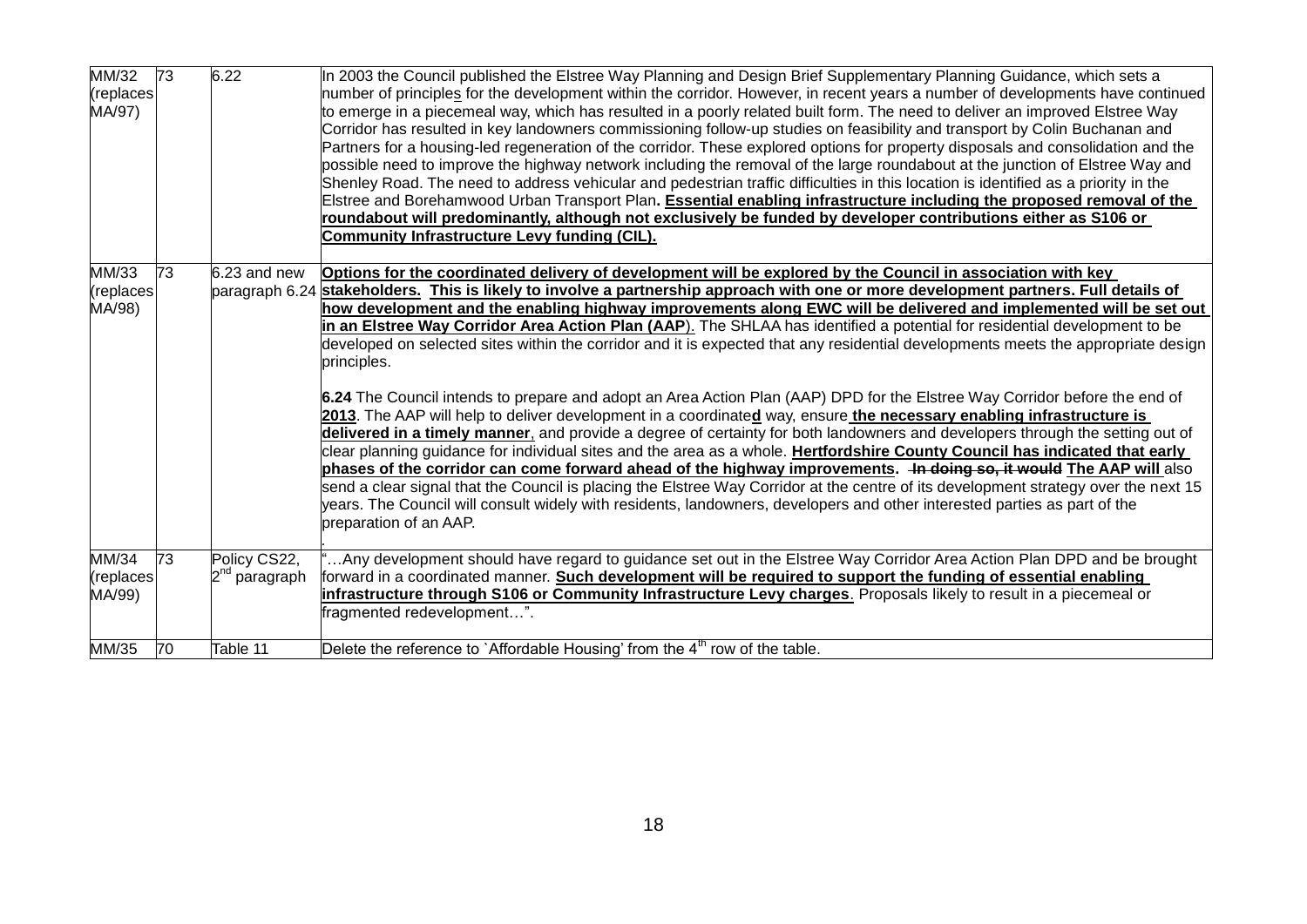### **Appendix A: Revised Appendix 5 - Schedule of Core Strategy policies (MM/18)**

 $\overline{a}$ 

| <b>Core Strategy Policy</b>             | <b>Development</b><br><b>Management</b><br>application | To replace Local Plan policy (deleted)                       | <b>Compliments Local Plan policy</b>                                          |
|-----------------------------------------|--------------------------------------------------------|--------------------------------------------------------------|-------------------------------------------------------------------------------|
| <b>SP1</b> Creating sustainable         | Y                                                      | K1 Sustainable Development                                   |                                                                               |
| development                             |                                                        | <b>K2 Development Strategy</b>                               |                                                                               |
| SP2 Presumption in favour of            | $\underline{Y}$                                        | K1 Sustainable Development                                   |                                                                               |
| sustainable development                 |                                                        |                                                              |                                                                               |
| CS1 The supply of new homes             | Υ                                                      | H1 Housing Land - overall supply                             |                                                                               |
| CS2 The location of new homes           | N                                                      | <b>H4 Green Belt Safeguarded Land for-</b><br><b>Housing</b> | <b>H4 Green Belt Safeguarded Land for Housing</b> <sup>1</sup>                |
| <b>CS3 Phasing of development</b>       | Y                                                      | N/A (Policy H5 Phasing of Housing Sites is                   |                                                                               |
| <b>Housing Delivery and</b>             |                                                        | deleted)                                                     |                                                                               |
| <b>Infrastructure</b>                   |                                                        |                                                              |                                                                               |
| <b>CS4</b> Affordable Housing           | Y                                                      | H16 Affordable Housing Provision and<br>paragraph 9.6.       |                                                                               |
| CS5 Affordable Housing in rural         | Y                                                      | H17 Affordable Housing Provision in Rural                    |                                                                               |
| areas on "exception sites"              |                                                        | Villages and Settlements.                                    |                                                                               |
| CS6 Gypsy and traveller sites           | Y                                                      |                                                              |                                                                               |
| <b>CS7</b> Housing mix                  | Y                                                      | <b>H7</b> Housing Mix                                        | <b>H12 Sheltered Housing</b>                                                  |
| <b>CS8</b> Scale and distribution of    | $\overline{Y}$                                         |                                                              | B1 Employment Area (Note: the saving of                                       |
| employment land                         |                                                        |                                                              | Policy B1 is limited to the extent that it defines                            |
|                                         |                                                        |                                                              | the Employment Areas on the Policies Map.<br>Policy CS10 replaces Policy B2). |
|                                         |                                                        |                                                              | B3: Cranborne Road Employment Area; B5:<br><b>Centennial Park</b>             |
| <b>CS9</b> Local Significant Employment | N (until Site                                          | B6 Class B1(a) development                                   |                                                                               |
| <b>Sites</b>                            | Allocations adopted)                                   |                                                              |                                                                               |
| CS10 Land use within employment         |                                                        | B2 Employment areas - offices and other                      |                                                                               |
| areas                                   |                                                        | employment generating users                                  |                                                                               |

<sup>1</sup> Through the preparation of the Site Allocations DPD, the Proposals Map will be updated to reflect the status of land which is currently safeguarded but which has since been redeveloped or in the case of the land at Byron Avenue/Vale Avenue, Borehamwood, designated as a village green.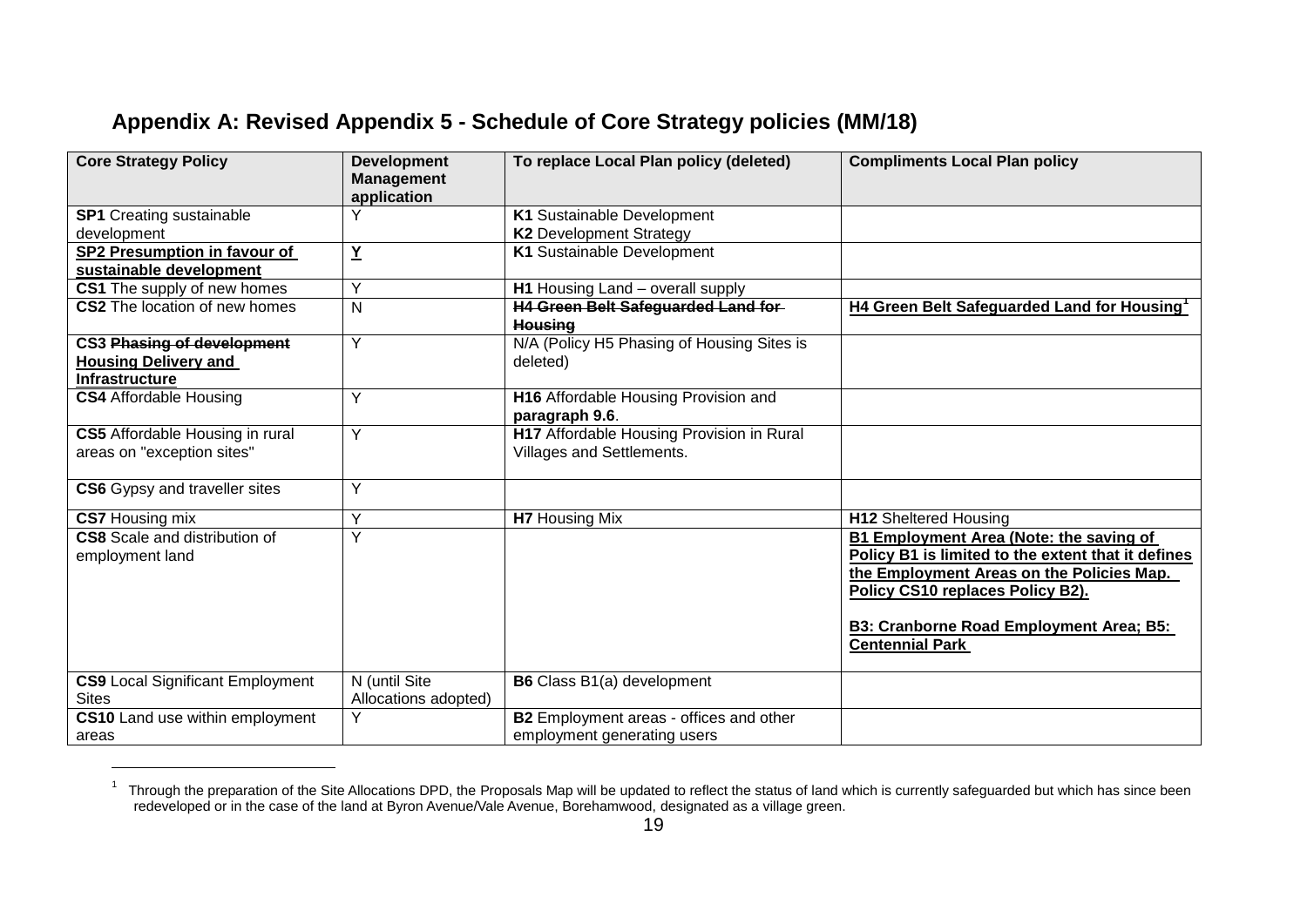| <b>CS11</b> Promoting film and television<br>production in Hertsmere                    | Y                       | <b>B7</b> Borehamwood Town Centre - revitalisation                       |                                                                                                                                                                                                                                                                                                                                                                                                                                                                                                                                                                                          |  |  |
|-----------------------------------------------------------------------------------------|-------------------------|--------------------------------------------------------------------------|------------------------------------------------------------------------------------------------------------------------------------------------------------------------------------------------------------------------------------------------------------------------------------------------------------------------------------------------------------------------------------------------------------------------------------------------------------------------------------------------------------------------------------------------------------------------------------------|--|--|
| <b>CS12 The Green Belt protection-</b><br>and enhancement of the natural<br>environment | $\overline{\mathbf{Y}}$ | <b>C9 Landscape Conservation Areas</b><br><b>C10 Landscape character</b> | <b>C1 Green belt</b><br><b>C18: Maior Developed Sites in the Green Belt</b><br><b>E1: Sites of Special Scientific Interest,</b>                                                                                                                                                                                                                                                                                                                                                                                                                                                          |  |  |
|                                                                                         |                         |                                                                          | <b>E2:Nature Conservation Sites - Protection,</b><br>E3: Species Protection, E4: Features of Major-<br><b>Importance for Nature Conservation, E5:-</b>                                                                                                                                                                                                                                                                                                                                                                                                                                   |  |  |
|                                                                                         |                         |                                                                          | Nature Conservation Sites - Management, E6:<br><b>Nature Conservation Sites - Opportunities</b>                                                                                                                                                                                                                                                                                                                                                                                                                                                                                          |  |  |
|                                                                                         |                         |                                                                          | Arising from Development, E7: Trees and<br><b>Hedgerows - Protection and Retention, E8:-</b><br><b>Trees, Hedgerows and Development</b>                                                                                                                                                                                                                                                                                                                                                                                                                                                  |  |  |
|                                                                                         |                         |                                                                          | <b>D6 Safeguarding Mineral Supplies</b>                                                                                                                                                                                                                                                                                                                                                                                                                                                                                                                                                  |  |  |
| CS12 (a) The enhancement of<br><b>Natural Environment</b>                               | $\underline{Y}$         | <b>C9 Landscape Conservation Areas</b><br><b>C10 Landscape character</b> | E1: Sites of Special Scientific Interest,<br><b>E2:Nature Conservation Sites - Protection,</b><br>E3: Species Protection, E4: Features of Major<br><b>Importance for Nature Conservation, E5:</b><br>Nature Conservation Sites - Management, E6:<br><b>Nature Conservation Sites - Opportunities</b><br><b>Arising from Development, E7: Trees</b>                                                                                                                                                                                                                                       |  |  |
| CS12 (b) The Green Belt                                                                 | $\underline{Y}$         |                                                                          | C1 Green belt, C2: Safeguarded Land, C3:<br>Reuse of Buildings in the Green belt,<br>Development Criteria in the Green Belt, C18:<br><b>Major Developed Sites in the Green Belt</b>                                                                                                                                                                                                                                                                                                                                                                                                      |  |  |
| CS13 Protection or enhancement of<br>historic assets                                    | Y                       |                                                                          | E9: Archaeology - Assessment of Sites, E10:<br>Archaeology - Nationally Important Sites, E11:<br>Archaeology - Sites of Less than National<br>Importance, E12: Listed Buildings -<br>Demolition, E13: Listed Buildings - Alteration<br>and Extensions, E16: Listed Buildings -<br>Development Affecting the setting of a listed<br>building, E17: Listed Buildings - Submission<br>of Drawings E18: Buildings of Local Interest,<br>E19: Conservation Areas - Demolition, E20:<br><b>Conservation Areas - Redevelopment, E21:</b><br><b>Conservation Areas - Retention of Character,</b> |  |  |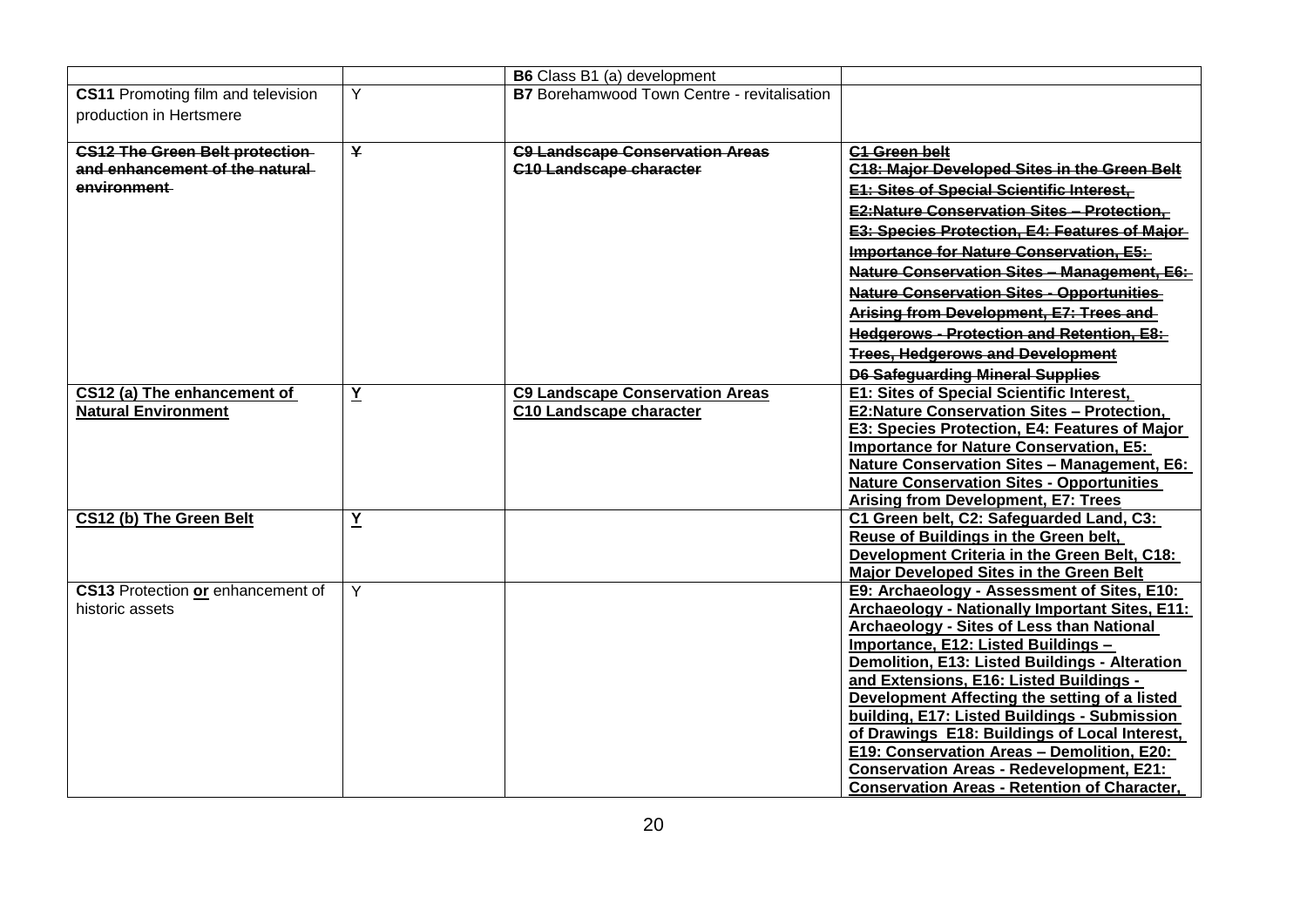|                                                                                 |                                                          |                                                                  | E22: Conservation Areas - Preservation and<br>Enhancement, E23: Conservation Areas -<br>Design of Development, E24: Conservation<br>Areas - Cumulative Effect of Small, E25:<br><b>Conservation Areas - Detailing and Materials,</b><br>E26: Conservation Areas - Submission of<br>Detailed, E27: Conservation Areas - Adjacent<br>Development, E28: Conservation Areas - Open<br>Space, E29: Conservation Areas -<br>Streetscape, E30: Conservation Areas -<br>Shopfront, E31 Historic Parks, E32:<br><b>Battlefield</b>              |
|---------------------------------------------------------------------------------|----------------------------------------------------------|------------------------------------------------------------------|----------------------------------------------------------------------------------------------------------------------------------------------------------------------------------------------------------------------------------------------------------------------------------------------------------------------------------------------------------------------------------------------------------------------------------------------------------------------------------------------------------------------------------------|
| <b>CS14 Promoting recreational access</b><br>to open spaces and the countryside | Y                                                        | <b>C8</b> Watling Chase Community Forest<br><b>Gateway Sites</b> | M6: Cyclists, M7: Equestrian Needs<br>M8: Rights of Way - Existing Definitive and<br>Non-Definitive Public Networks, M9: Rights of<br>Way - New 'Off Road' Routes and Greenways<br>C7 Watling Chase Community Forest                                                                                                                                                                                                                                                                                                                   |
| <b>CS15</b> Environmental impact of<br>development                              | Y                                                        |                                                                  | D1: Watercourses, River Corridors,<br>Floodplains and water meadows, D2 Open<br>Water Areas, D3: Control of Development<br><b>Drainage and Runoff Considerations</b><br>D4:Groundwater Protection, D5:Water Supply<br>& Sewerage Facilities for New Development<br>D7 Re-use and recycling in construction<br>D15: Energy Efficiency - Design and Layout of<br>Development, D16: Renewable Energy<br><b>Sources</b><br>D17: Pollution Control, D18: Hazardous<br>Substances, D19: Lighting Installations and<br><b>Light Pollution</b> |
| CS16 Energy and CO <sub>2</sub> Reductions                                      | Y/ In line with Part L<br>of the building<br>Regulations |                                                                  | D15 Energy Efficiency - Design and Layout<br>D14 Renewable Energy Sources                                                                                                                                                                                                                                                                                                                                                                                                                                                              |
| <b>CS17</b> Access to services                                                  | Y                                                        |                                                                  | <b>S2 Surgeries</b><br><b>S3</b> Residential Care and Supported<br>Accommodation<br><b>S4 New Schools or Colleges</b><br><b>S5</b> Extensions to Existing Schools or Colleges<br><b>S6</b> Nurseries and Crèches                                                                                                                                                                                                                                                                                                                       |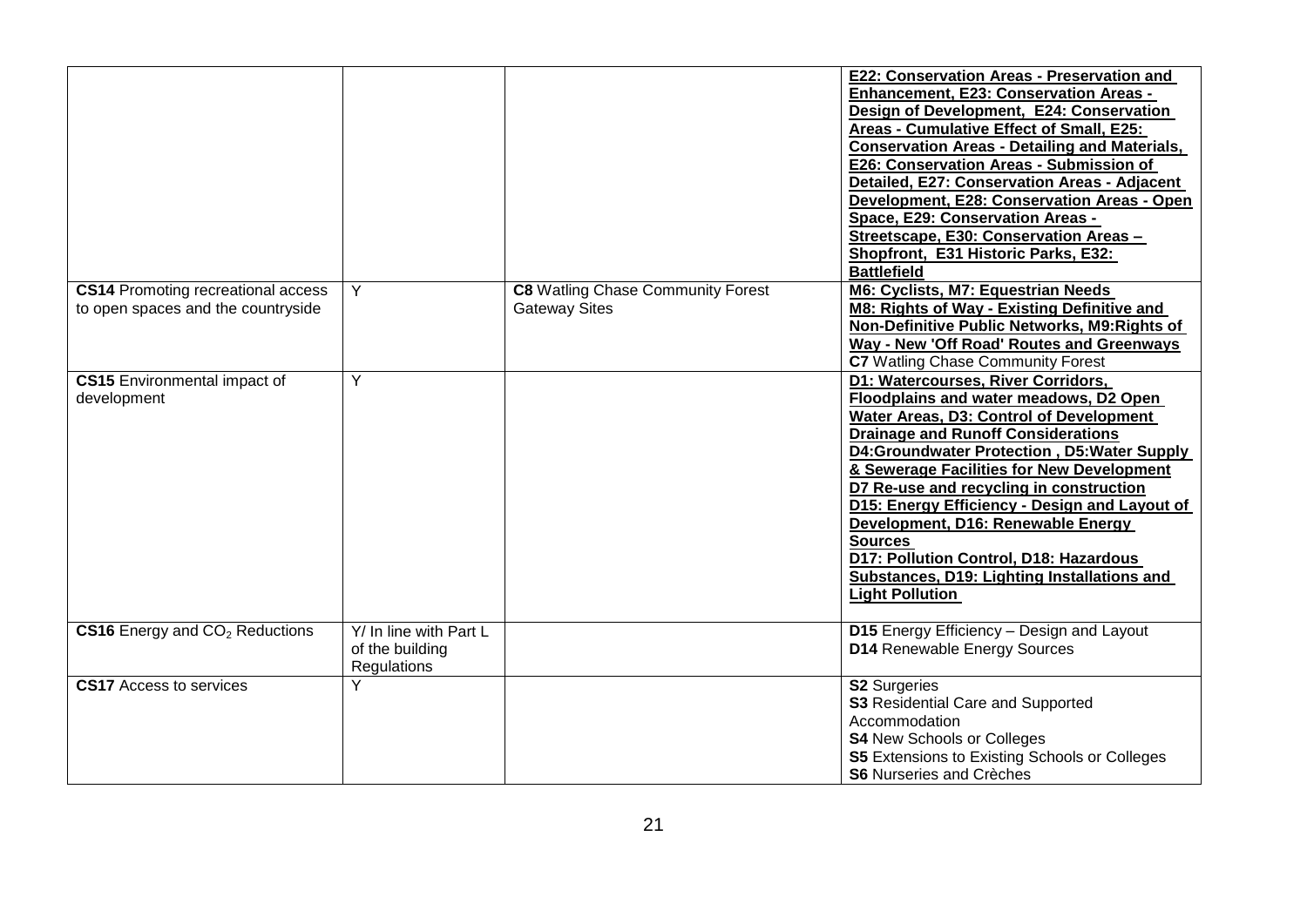| Y<br>B2 Employment areas - offices and other<br>H13 Changes of use to residential<br><b>CS19</b> Securing mixed use<br>employment generating users<br>Y<br>CS20 Standard charge and other<br>H7 Housing Mix<br><b>R2</b> Developer Requirements<br>planning obligations<br>CS21 Securing a high quality and<br>H15 Accessible Housing and the ability to<br>D21 Design and Setting of Development<br>Y (including 100%<br>accessible environment<br>lifetime homes<br>adapt<br>requirement)<br>Y<br>$\overline{Y}$<br><b>CS23</b> Development and accessibility<br>M2 Development and Movement (regarding<br>M2 Development and Movement<br>to services and employment<br>location of major development) F<br><b>B6</b> Class B1(a) development<br>Y<br><b>M13 Car Parking Standards</b><br>H14 New Residential Development in Town<br>and District Centre Locations<br>Y<br>M5: Pedestrian Need, M6: Cyclists, M7:<br>Equestrian Needs, M8: Rights of Way -<br>car<br><b>Existing Definitive and Non-Definitive Public</b><br>Networks, M9: Rights of Way - New 'Off Road'<br><b>Routes and Greenways</b><br><b>M10: Passenger Transport Facilities</b><br>M11: Passenger Transport Enhancement (Topics<br>within Integrated Package Areas)<br>T5 Shopping Facilities - Areas of Deficiency<br>Y<br>T3 Town and District Centres - Retail and<br><b>Commercial Developments</b><br>T6 Non retail uses - Locational Criteria<br>N<br>T6 Non retail uses - Locational Criteria<br>T7 Non-retail uses - other criteria<br>Y<br>T5 Shopping Facilities - Areas of Deficiency<br>T3 Town and district centres - retail and<br>CS29 Safe and attractive evening<br>Y<br>commercial developments<br>T6 Non-retail uses - locational criteria<br>T7 Non-retail uses - other criteria<br>T8 Development in shopping centres -<br>environmental considerations<br>Local Plan (2003) Proposal Map: All components of the Local Plan Proposal Map (2003) are saved apart from H4, and will be superseded by a | CS18 Key community facilities                               | Y | S1 Social and community facilities - existing<br><b>S8 Libraries</b> |  |
|----------------------------------------------------------------------------------------------------------------------------------------------------------------------------------------------------------------------------------------------------------------------------------------------------------------------------------------------------------------------------------------------------------------------------------------------------------------------------------------------------------------------------------------------------------------------------------------------------------------------------------------------------------------------------------------------------------------------------------------------------------------------------------------------------------------------------------------------------------------------------------------------------------------------------------------------------------------------------------------------------------------------------------------------------------------------------------------------------------------------------------------------------------------------------------------------------------------------------------------------------------------------------------------------------------------------------------------------------------------------------------------------------------------------------------------------------------------------------------------------------------------------------------------------------------------------------------------------------------------------------------------------------------------------------------------------------------------------------------------------------------------------------------------------------------------------------------------------------------------------------------------------------------------------------------------------------------------------------------------------------|-------------------------------------------------------------|---|----------------------------------------------------------------------|--|
|                                                                                                                                                                                                                                                                                                                                                                                                                                                                                                                                                                                                                                                                                                                                                                                                                                                                                                                                                                                                                                                                                                                                                                                                                                                                                                                                                                                                                                                                                                                                                                                                                                                                                                                                                                                                                                                                                                                                                                                                    | development                                                 |   |                                                                      |  |
|                                                                                                                                                                                                                                                                                                                                                                                                                                                                                                                                                                                                                                                                                                                                                                                                                                                                                                                                                                                                                                                                                                                                                                                                                                                                                                                                                                                                                                                                                                                                                                                                                                                                                                                                                                                                                                                                                                                                                                                                    |                                                             |   |                                                                      |  |
|                                                                                                                                                                                                                                                                                                                                                                                                                                                                                                                                                                                                                                                                                                                                                                                                                                                                                                                                                                                                                                                                                                                                                                                                                                                                                                                                                                                                                                                                                                                                                                                                                                                                                                                                                                                                                                                                                                                                                                                                    |                                                             |   |                                                                      |  |
|                                                                                                                                                                                                                                                                                                                                                                                                                                                                                                                                                                                                                                                                                                                                                                                                                                                                                                                                                                                                                                                                                                                                                                                                                                                                                                                                                                                                                                                                                                                                                                                                                                                                                                                                                                                                                                                                                                                                                                                                    | <b>CS22 Elstree Way Corridor</b>                            |   |                                                                      |  |
|                                                                                                                                                                                                                                                                                                                                                                                                                                                                                                                                                                                                                                                                                                                                                                                                                                                                                                                                                                                                                                                                                                                                                                                                                                                                                                                                                                                                                                                                                                                                                                                                                                                                                                                                                                                                                                                                                                                                                                                                    |                                                             |   |                                                                      |  |
|                                                                                                                                                                                                                                                                                                                                                                                                                                                                                                                                                                                                                                                                                                                                                                                                                                                                                                                                                                                                                                                                                                                                                                                                                                                                                                                                                                                                                                                                                                                                                                                                                                                                                                                                                                                                                                                                                                                                                                                                    | <b>CS24</b> Accessibility and parking                       |   |                                                                      |  |
|                                                                                                                                                                                                                                                                                                                                                                                                                                                                                                                                                                                                                                                                                                                                                                                                                                                                                                                                                                                                                                                                                                                                                                                                                                                                                                                                                                                                                                                                                                                                                                                                                                                                                                                                                                                                                                                                                                                                                                                                    | CS25 Promoting alternatives to the                          |   |                                                                      |  |
|                                                                                                                                                                                                                                                                                                                                                                                                                                                                                                                                                                                                                                                                                                                                                                                                                                                                                                                                                                                                                                                                                                                                                                                                                                                                                                                                                                                                                                                                                                                                                                                                                                                                                                                                                                                                                                                                                                                                                                                                    | <b>CS26</b> Town centre strategy                            |   |                                                                      |  |
|                                                                                                                                                                                                                                                                                                                                                                                                                                                                                                                                                                                                                                                                                                                                                                                                                                                                                                                                                                                                                                                                                                                                                                                                                                                                                                                                                                                                                                                                                                                                                                                                                                                                                                                                                                                                                                                                                                                                                                                                    | <b>CS27</b> Strengthening town centres                      |   |                                                                      |  |
|                                                                                                                                                                                                                                                                                                                                                                                                                                                                                                                                                                                                                                                                                                                                                                                                                                                                                                                                                                                                                                                                                                                                                                                                                                                                                                                                                                                                                                                                                                                                                                                                                                                                                                                                                                                                                                                                                                                                                                                                    | <b>CS28</b> Retail and commercial<br>development in Shenley |   |                                                                      |  |
|                                                                                                                                                                                                                                                                                                                                                                                                                                                                                                                                                                                                                                                                                                                                                                                                                                                                                                                                                                                                                                                                                                                                                                                                                                                                                                                                                                                                                                                                                                                                                                                                                                                                                                                                                                                                                                                                                                                                                                                                    | economy                                                     |   |                                                                      |  |
| revised proposal map to support the Site Allocations DPD.                                                                                                                                                                                                                                                                                                                                                                                                                                                                                                                                                                                                                                                                                                                                                                                                                                                                                                                                                                                                                                                                                                                                                                                                                                                                                                                                                                                                                                                                                                                                                                                                                                                                                                                                                                                                                                                                                                                                          |                                                             |   |                                                                      |  |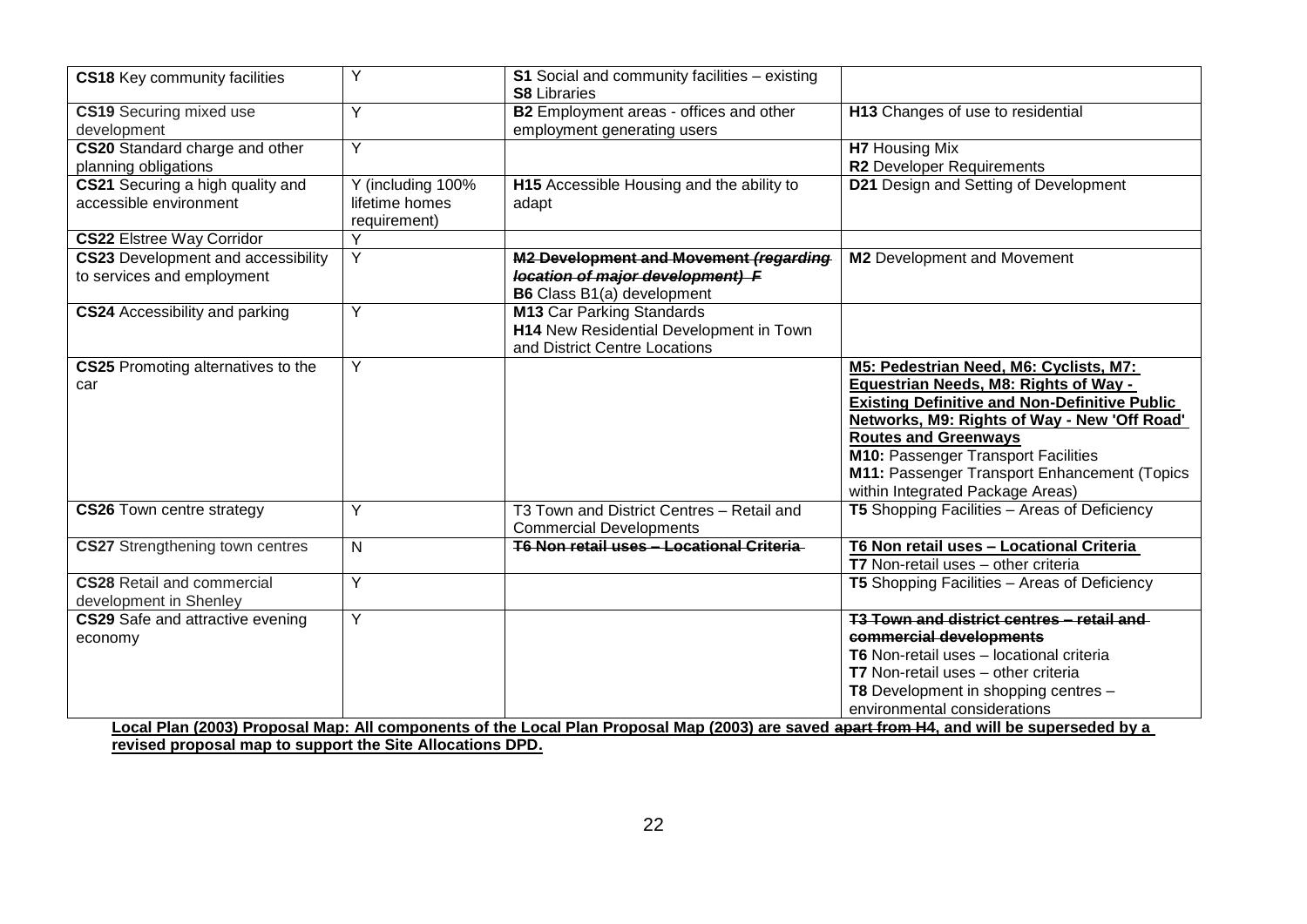#### **Appendix B: Revised Core Strategy Key Diagram (MM/4)**

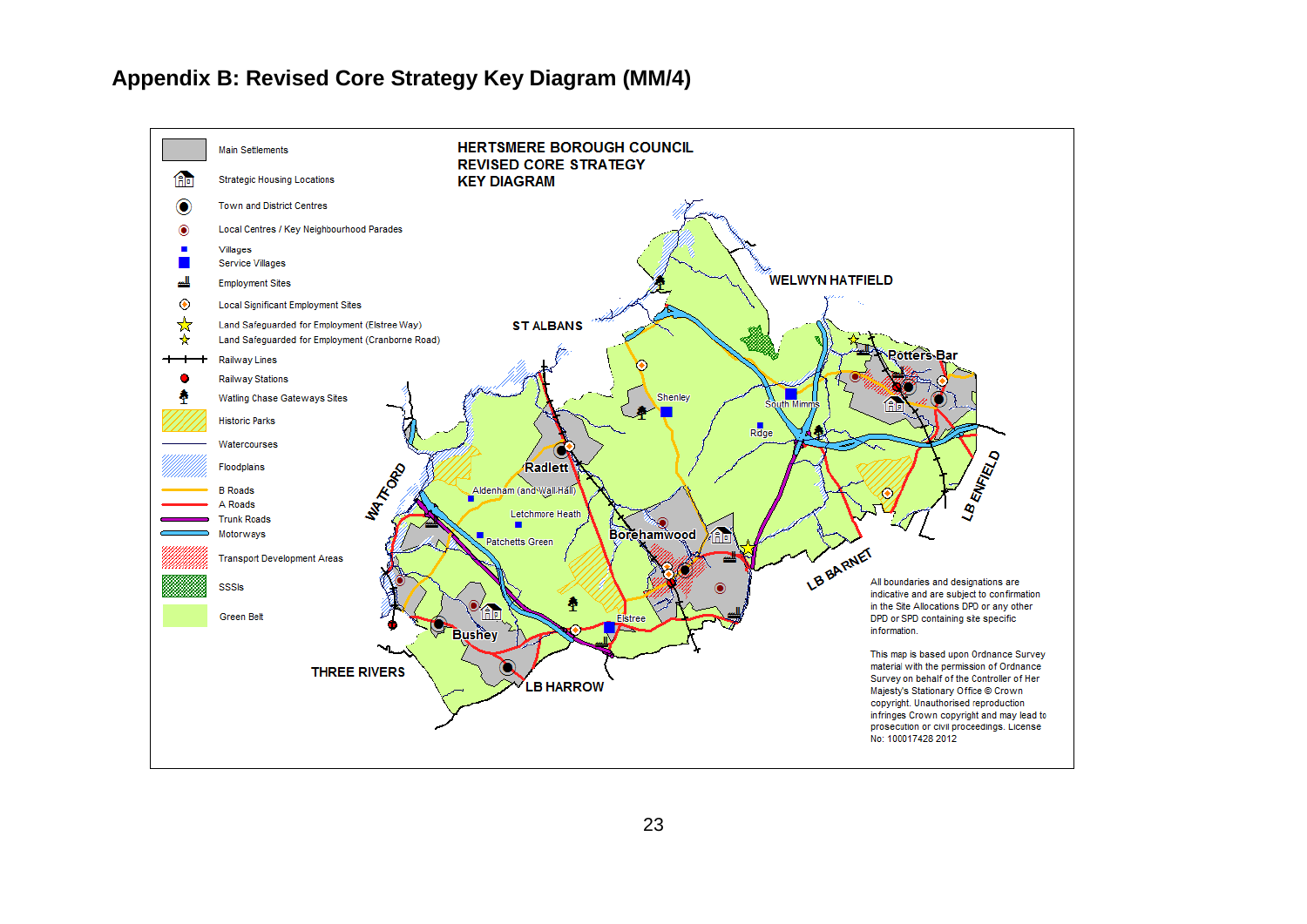#### **Appendix C: Appendix 6 for the Core Strategy to Support Policy CS4 (MM/9)**

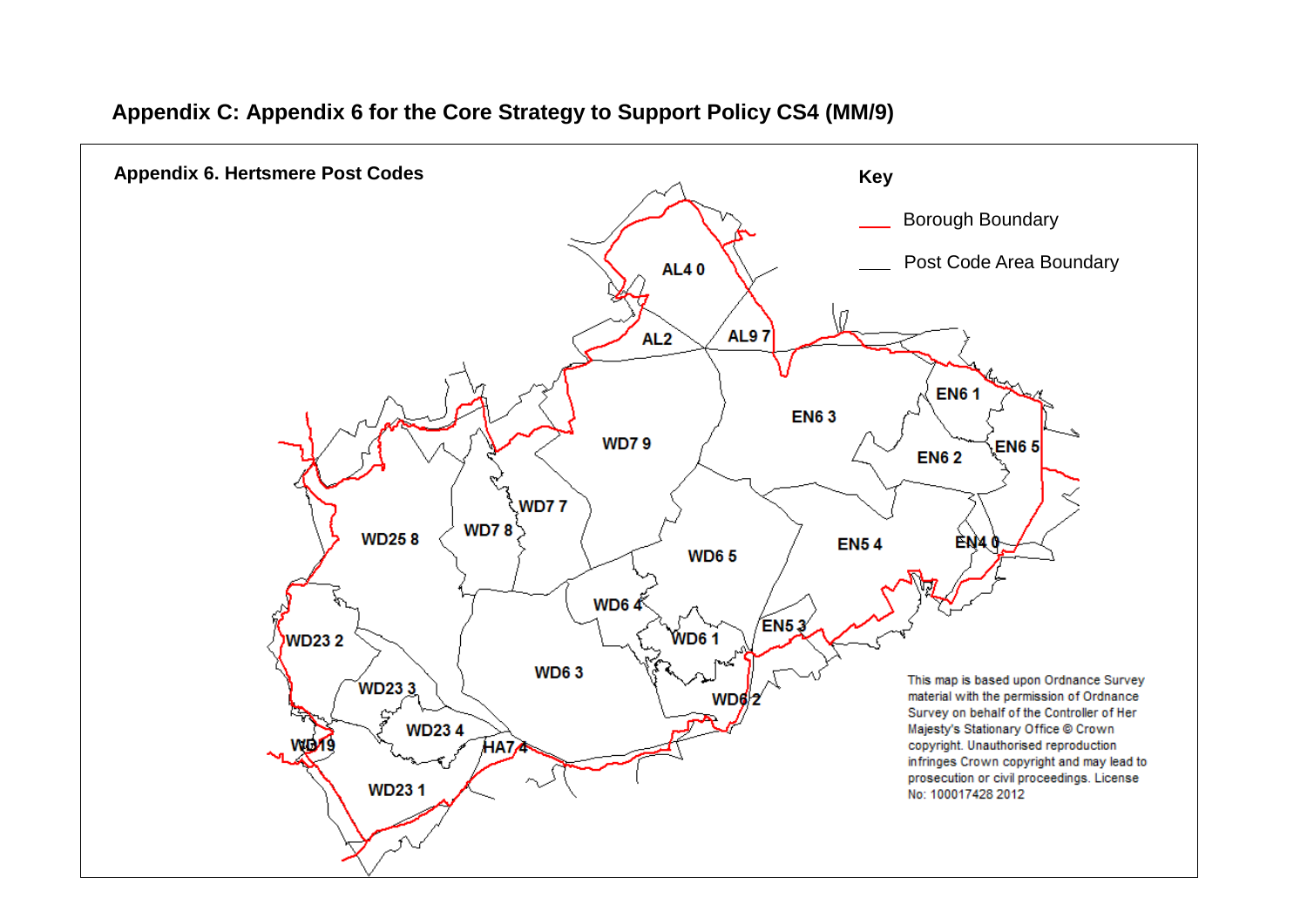# **Appendix D: Revised Table 8 - Projected Housing Supply in Hertsmere 2012-2027 ( MM/5)**

|                                                     | <b>Allocations</b>        | <b>SHLAA Sites</b> |             | Large       | <b>Small</b>                            | <b>Rural</b>                      | <b>Elstree</b>              | <b>Total</b>           |      |
|-----------------------------------------------------|---------------------------|--------------------|-------------|-------------|-----------------------------------------|-----------------------------------|-----------------------------|------------------------|------|
|                                                     | and<br><b>Commitments</b> | $0 - 5$            | $6 - 10$    | $11 - 15$   | scale<br>urban<br>windfall<br>$(11-15)$ | <b>Scale</b><br>urban<br>windfall | <b>Windfall</b><br>$(6-15)$ | <b>Way</b><br>$(6-15)$ |      |
| <b>Borehamwood</b>                                  | 521                       | 365                | 352         | 0           | 216                                     | 180                               |                             | 800                    | 2434 |
| Potters Bar,<br><b>Ridge, South</b><br><b>Mimms</b> | 118                       | 150                | $\mathbf 0$ | 0           | 36                                      | 30                                | 52                          |                        | 386  |
| Bushey,<br>Aldenham and<br><b>Patchetts</b>         |                           |                    |             |             |                                         |                                   |                             |                        |      |
| Green                                               | 643                       | 130                | 46          | 0           | 90                                      | 75                                | 26                          |                        | 1010 |
| <b>Elstree and</b><br><b>Shenley</b>                | 28                        | 13                 | $\mathbf 0$ | 0           |                                         |                                   | 52                          |                        | 93   |
| <b>Radlett</b>                                      | 90                        | 10                 | 0           | 0           | 18                                      | 15                                |                             |                        | 133  |
| <b>Gross</b>                                        | 1400                      | 668                | 398         | 0           | ۰.                                      | -                                 | $\overline{\phantom{0}}$    | 800                    |      |
| <b>Total borough</b>                                |                           |                    |             |             |                                         |                                   |                             |                        |      |
| (Gross) <sup>2</sup>                                |                           |                    |             |             |                                         |                                   |                             |                        | 4056 |
| <b>Total borough</b><br><b>Net</b>                  | 1352                      | 628                | 374         | $\mathbf 0$ | 360                                     | 300                               | 130                         | 752                    | 3896 |

 $\overline{a}$ 

<sup>&</sup>lt;sup>2</sup> Windfall figures incorporated into total borough figure are already net having been (1) calculated through trend-based net figures (which take account of any demolition on those sites) and (2) further reduced through garden land discount